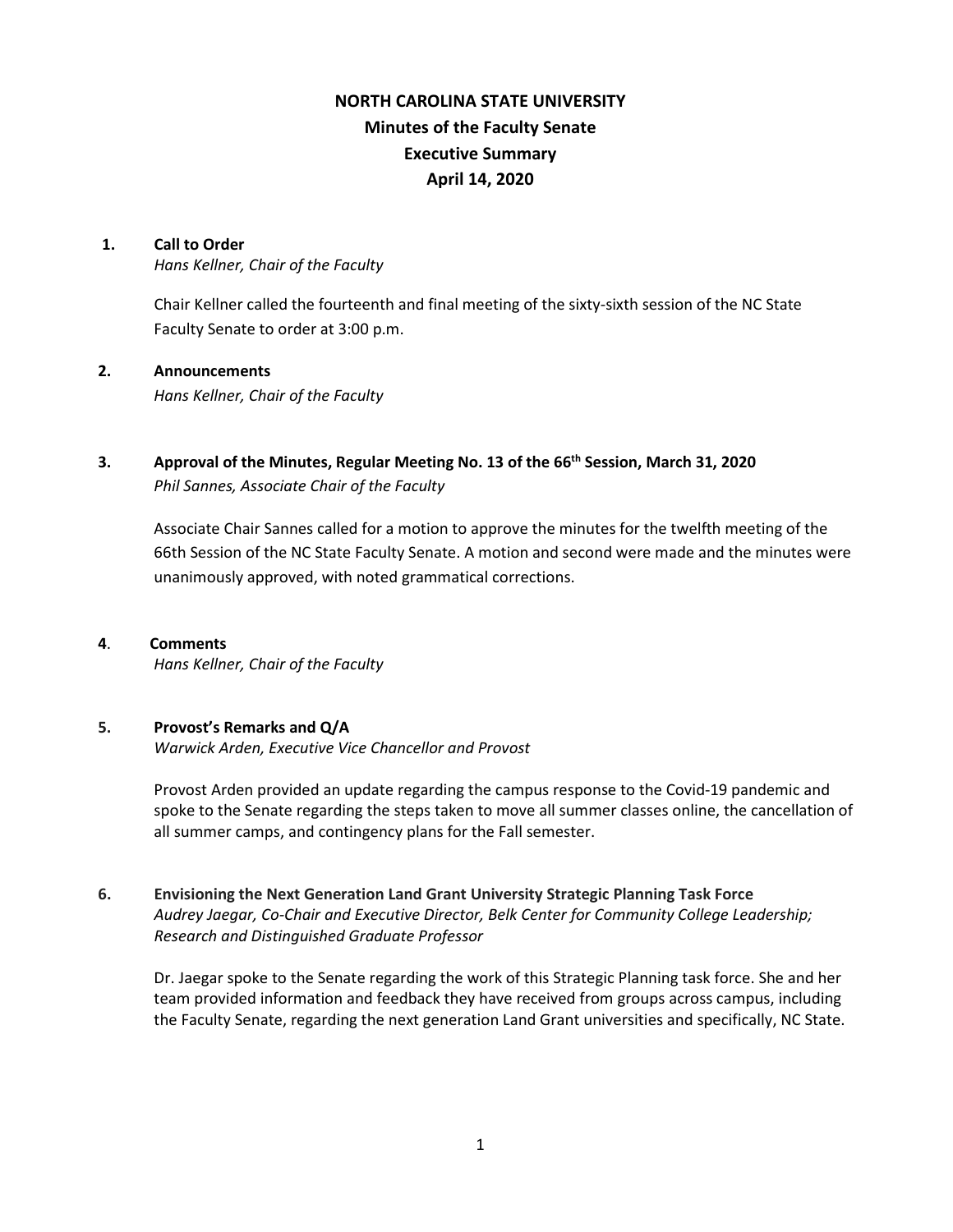# **7. Old and New Business**

- a. Election results/Introduction of newly-elected Senators
- b. Election of Council on Athletics

# **8. Issues of concern**

a. Personnel Committee Issue of Concern: Jennifer Kuzma, Co-Chair

Faculty Issues of Concern can be submitted at any time to a Senator, the Chair of the Faculty, or t[oFaculty\\_Senate@ncsu.edu](mailto:Faculty_Senate@ncsu.edu)

# **9. Adjourn**

The meeting was adjourned at 5:10 p.m.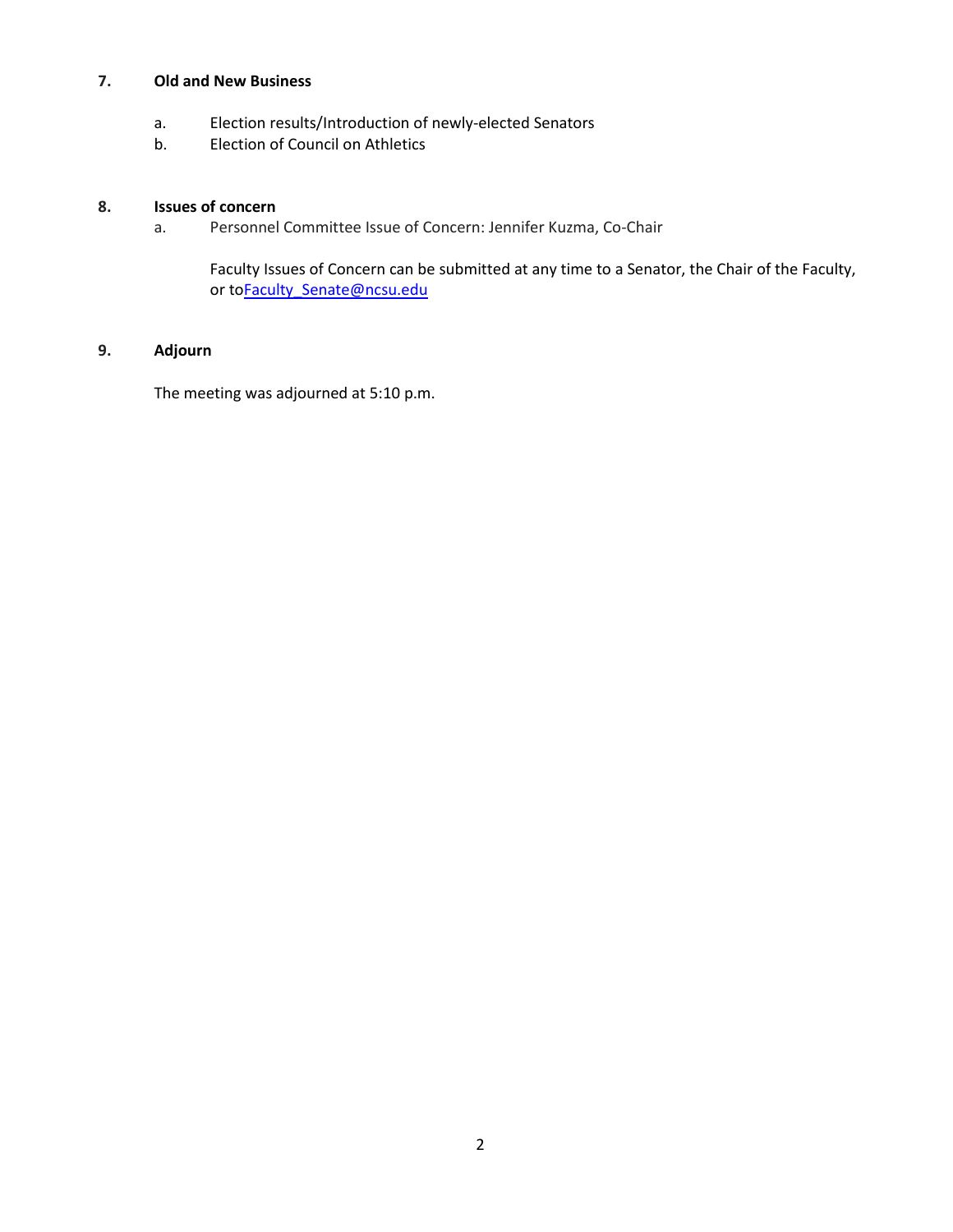# **NORTH CAROLINA STATE UNIVERSITY Minutes of the Faculty Senate April 14, 2020 3:00 p.m.**

#### **Regular Meeting No. 14 of the 66th Session Comey Comey Via Zoom April 14, 2020**

**Present:** Chair Kellner, Associate Chair Sannes, Immediate Past Chair Bird; Parliamentarian Funkhouser; Senators Ashwell, Bass-Freeman, Bernhard, Berry-James, Boyer, Carrier, Collins, Cooke, Darhower, Feducia, Fitzpatrick, Flinchum, Havner, Jordan, Kuzma, Lubischer, Nelson, Kotek, Kuznetsov, Little, Lunardi, McGowan, Monek, Murty, Thakur, Vincent, Williams, Carver, Kirby, Rever, Aspnes, Barrie, Isik, Jacob, Liu, Murty, Parker, Pinkins

**Guests:** Roy Baroff, Faculty and Staff Ombuds; Katharine Stewart, Vice Provost, Faculty Affairs; Courtney Thornton, Associate Vice Provost, Academic Personnel & Policy; Louis Hunt, Senior Vice Provost, Enrollment Management & Services; Duane Larick, Senior Vice Provost, Academic Strategy & Resource Management; Sheri Schwab, Vice Provost, Institutional Diversity & Equity; Marielle Pocan, Communications, Office of the Provost; Kwesi Brookins, Director, Community University Partnership Engagement; Coleman Simpson, Student Senate Representative; Mary Watzin, Professor, College of Natural Resources; Alison Newhart, University General Counsel; Audrey Jaegar, Co-Chair and Executive Director, Belk Center for Community College Leadership; Marc Hoit, Vice Chancellor, NCSU OIT

# **1. Call to Order**

*Hans Kellner, Chair of the Faculty*

Chair Kellner called the fourteenth and final meeting of the sixty-sixth session of the NC State Faculty Senate to order at 3:00 p.m.

## **2. Announcements**

*Hans Kellner, Chair of the Faculty*

*See the back of the agenda each week for committee activity and announcements.*

Chair Kellner asked all guests to introduce themselves.

# **3. Approval of the Minutes, Regular Meeting No. 13 of the 66th Session, March 31, 2020** *Phil Sannes, Associate Chair of the Faculty*

Associate Chair of the Faculty, Phil Sannes, called for a motion to approve the minutes for the thirteenth meeting of the 66th session of the NC State Faculty Senate. A motion and second were made and the minutes were unanimously approved, with noted grammatical corrections.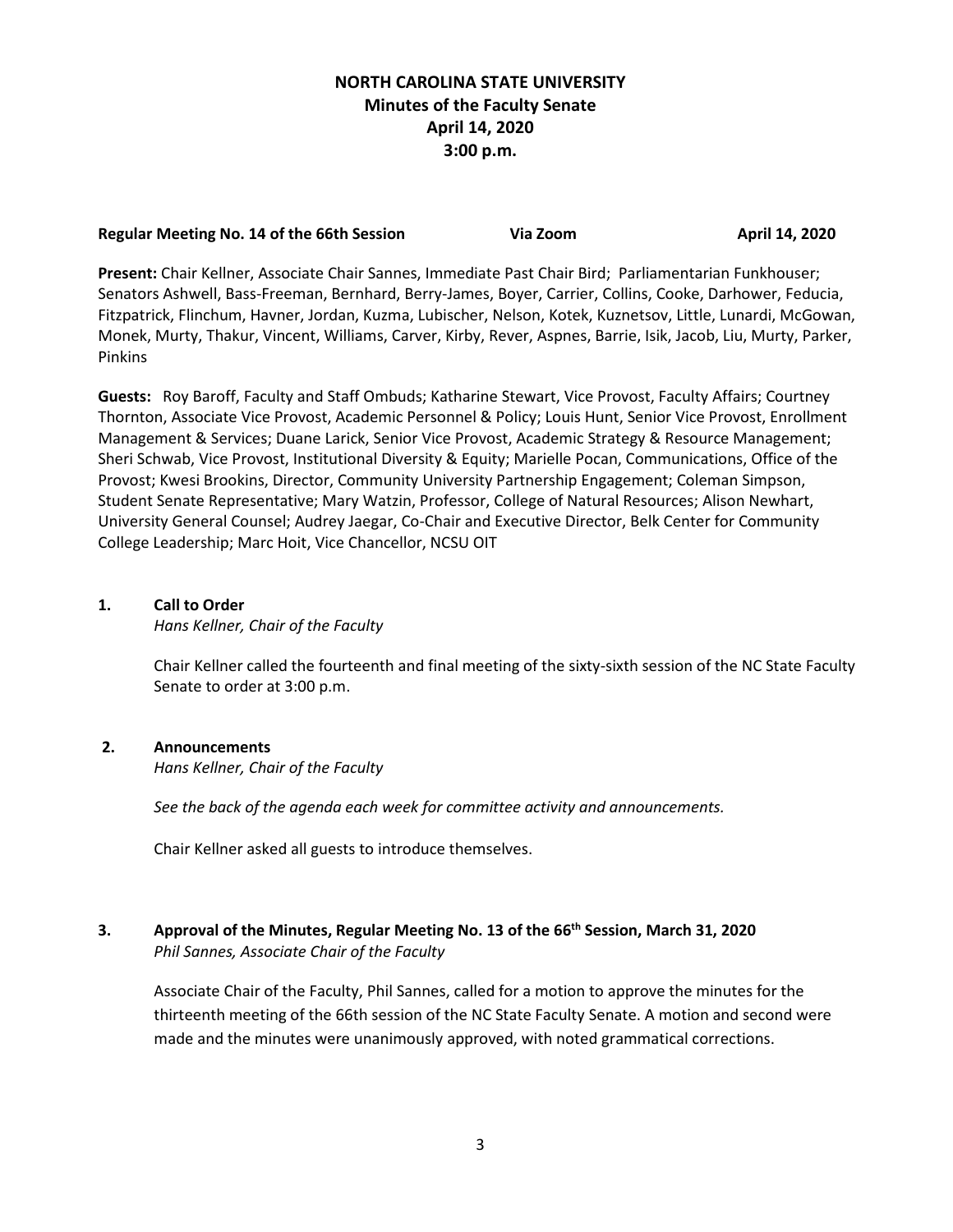# **4**. **Comments**

# *Hans Kellner, Chair of the Faculty*

"Today is the day we welcome new Senators and say goodbye to those leaving the Senate after serving their terms and are cycling off either of their own choice or by movement of the calendar. One in particular, I have to talk about. This is the last meeting in which Carolyn Bird will be part of the Senate, unless lightning strikes again in the future."

**"**This is a real and personal loss to me. Carolyn Bird has been a superb Chair of the Faculty, with so many outstanding qualities. She's been a friend to me, a help to me; she's saved my bacon a number of times when I was just walking into dumb mistakes. She has been solid in all of her actions, prepared, warm, tactful, generous with her time, and just outstanding in so many ways. We talk about the legacy of various faculty Chairs, and I was fortunate enough to get the Ombuds, which wasn't all my doing, but I get the credit for it. I thank Leda Lunardi and Dave Aspnes for the work you did eight years ago. But Carolyn Bird, who doesn't seem to realize it herself, although I have pointed it out to her, has a remarkable accomplishment during her term. I'm referring to the reform, revision of so many aspects of the professional faculty, the NTT world, including the creation of salary floors for many of them, which is probably the most meaningful salary progression that we've seen in years. Carolyn worked collaboratively with her sub-committees, led by Phil Sannes, who was an important figure there, but also who worked with the Provost and Dean Braden and a number of other individuals. It was done patiently and it took a long time before the whole thing finally came online, I'd say about two years. But it is an important accomplishment and I think that we all have to thank her for that. I don't know – if we were sitting in our room, we would all get up, and we would cheer for Carolyn. She's been great. Thank you Carolyn.

Immediate Past Chair Bird responded, "Thank you Hans. It's been a joy being part of the Faculty Senate and working with everyone. I truly did enjoy it to the utmost. Thank you."

Chair Kellner continued, "This NTT reform that I mentioned, focuses on a part of the faculty. They are my constituents. They are not, necessarily, and haven't been, the best compensated, but that has been addressed to some small degree. We have a new Senator today, Senator Yoon, who came to the Senate several months ago and presented the work of his committee, the committee that was looking after student needs; student food and housing needs. As you know, this is an important subject of discussion now. Feed The Pack is the fund that will address this. I want to point out that last week, and the week before, Ombuds Roy Baroff convened meetings of staff senators, faculty senators, some administrators and others, to talk about faculty and staff food and housing needs. This is a subject that rarely gets much discussion. I think it's something we have to at least think about, so I want to take my hat off to Roy, who continues to be a leader in pulling together initiatives of this sort."

Chair Kellner then stated, "I want to review a bit about how things work in the Senate since September, 1954. We have an executive committee, and the selection of that committee is an important one. The executive committee is nominated by the outgoing Senate, and then from that list of nominees, it is elected by the incoming Senate – three-quarters of it. The rest is named by the Chair – the other two seats. The executive committee has eight members, plus the Chair, but the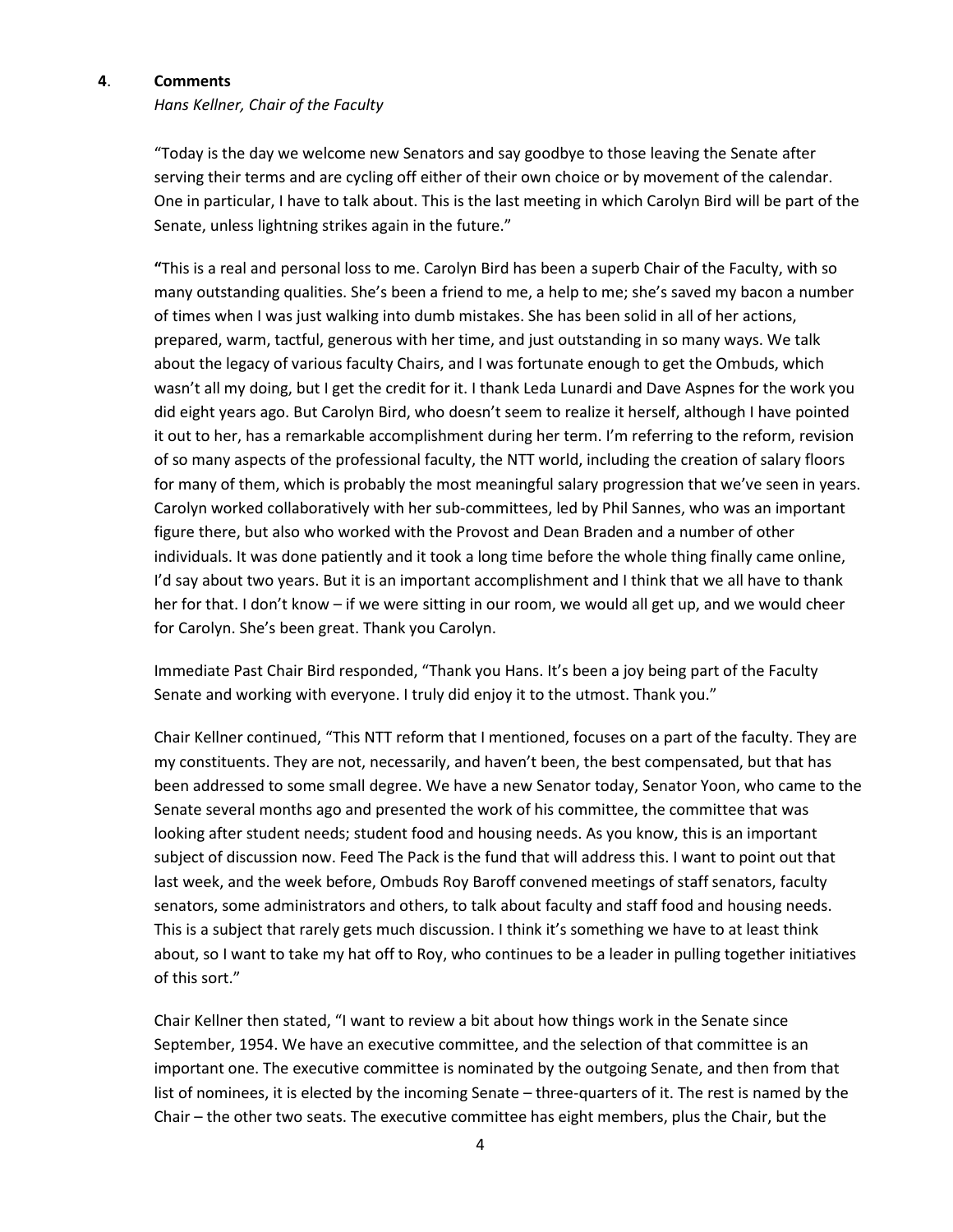Chair-Elect or Immediate Past Chair, plus the Provost or a representative from his office. The executive committee serves as the Cabinet, advising the Chair. The Chair consults with the executive committee, as is written in the bylaws in a number of places, on a number of issues. The members of the executive committee are by twos, Co-Chairs of standing committees. The standing committees; Academic Policy, Resources & Environment, Governance, Communication and Recruitment, and Personnel Policy, these committees deal with issues as they come through, and they report them to the executive committee. Then the discussion with the Chair goes on and they are disposed of, depending on what's appropriate."

Concluding his remarks, Dr. Kellner added, "In the end, the Chair is the one whom everything filters through. That's the way it goes because basically the Chair is the only person in the room who's been elected by the General Faculty, not the Faculty Senate. That said, let us move to Provost Arden and hear his remarks today."

### **5. Provost's Remarks and Q/A**

*Warwick Arden, Executive Vice Chancellor and Provost*

Provost Arden greeted the Senate and stated, "As we go through this Covid event, the first thing I want to do is thank the Faculty for the way they're really stepped up and provided online instruction and have really reached out to our students and looked after our students. The students, although they are funneled back all over the state and beyond, are diligently undertaking their studies. This is a very stressful time for them and so I do appreciate not just the fact that the Faculty stepped up with regard to instruction, but the way they Faculty have reached out to students and helped care for them. Just as couple of quick facts."

- **1.** In the first part of the spring, we were providing about 4.5 thousand face-to-face sections, not quite 1,000 distance education sections, including distance programming. Within about a two-week period, we were able to convert somewhere between 98% and 99% of all of those sections online, which is really a remarkable achievement. I believe eight of the ten colleges were able to convert 100% of their sections to online offerings, and so when push came to shove and faculty really had to step up with a lot of help from Dr. Stewart's office and from DELTA and others, we were able to get this done and continue our academic continuity for the institution. That is very impressive.
- **2.** To date, there have only been a relatively small number of students who have elected for S/U grading, and a relatively small number of late drops. That tells me that most students are pretty comfortable with the way things are progressing.
- **3.** With regard to the number of students who are left on campus, it continues to dwindle slowly. Originally, we were up in the mid-700's. We are now under 700 students, and it changes day-by-day. We continue to feed and look after those students. As you are aware, our libraries, as well as campus Rec and Talley are physically closed, but we do provide library support services to students who need those. So a significantly diminished population of students on campus, but we do continue to care for those who are here, including student health and counseling, which has gone completely online. We have a robust counseling program for our students, both who are physically on campus and those who are no longer on campus.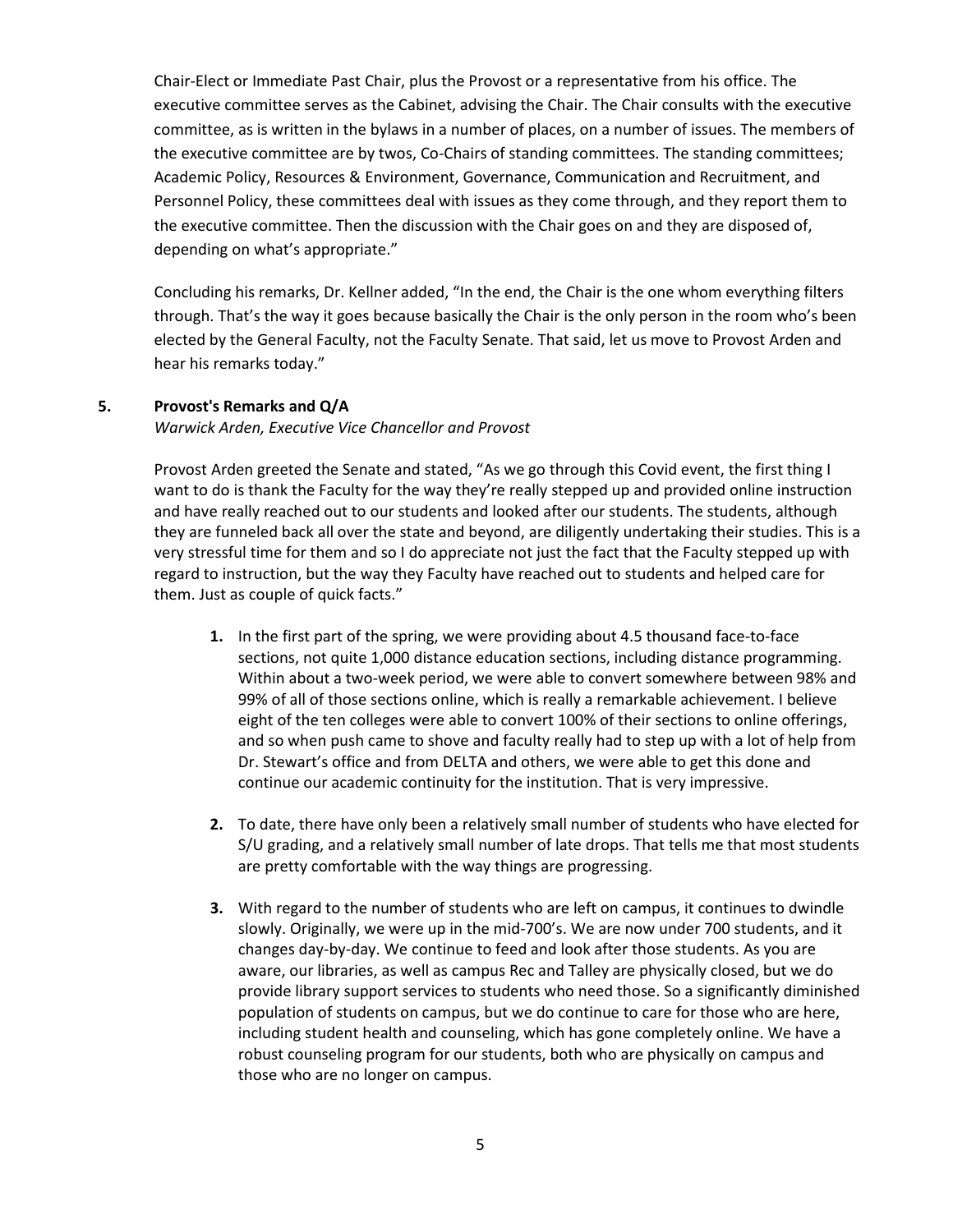- **4.** With regard to summer activities, we have made a lot of decisions way in advance about summer. Part of that is because I, and others, believe that we need to give folks clear direction about how we see this summer shaping up, and allow them to make appropriate plans, both family, parents, and students. Our first action was to cancel all summer study abroad. We have then moved all on-campus summer classes to online. I communicated with Louis Hunt today. Our enrollment for summer is already at 88% of what it was last summer, last summer being split fairly evenly between online and on campus. We have quite a bit of time to go for enrollments, and we are thinking of dropping the late enrollment fee as an enhancement to students going online. We are a little ahead of our summer enrollments from where we were last year, so I think that is very encouraging. We have also canceled all summer camps, both academic camps, 4H camps, and athletic camps. We made a uniform decision to do that well in advance. Some campuses decided to cancel the first half of summer and kind of wait. I have a significant discomfort level at this stage, and I know my colleagues in 4H and others do as well. The concept of having hundreds of K-12 students congregating on our campus in the second half of summer or wherever they are, is concerning to me. I think it's fair to make sure that parents and students have options available to them and can make appropriate decisions, as opposed to enrolling in a camp the second half of summer, only to find out at the last minute that it's been cancelled. We are trying to move as many of the academic camps online as we can. This is more difficult for 4H and athletic camps, but we are in the process of trying to move those online.
- **5.** With respect to other summer activities, our in-person campus visitations have been halted or suspended for the summer, and our orientation now, on campus and face-toface that we do for the incoming freshmen, have also been moved completely online. So summer is going to be largely an online experience for the whole of summer. I think that is appropriate. We are trying to staff for a normal fall. I think we all would love a normal fall, although you will see as you read the literature that there is a lot of debate about what campuses view as normal and what they think they can actually do in the fall. As far as we are concerned, we will try to be as normal as we can. There will probably be some things we are not going to do, but no decisions have been made as of yet. I'm not too enthusiastic about having 20,000 people out on Hillsborough Street for Packapalooza at the beginning of August. I don't know how enthusiastic I am even about having 4 or 5,000 students in Reynolds Coliseum for Convocation. So some of those large gatherings, we are going to be looking at very, very carefully. Otherwise, we are looking at trying to have a normal fall.
- **6.** We do have to have a contingency plan in place that we will be developing. What happens if we have a case or two on campus, how are we going to deal with that, whether students, faculty or staff? So we will be working through all of that in the next couple of months to have contingency plans in place.

Provost Arden continued, "So the bottom line is, this has been a moving target for a month or six weeks. But we are in a relatively steady state at the moment. There has been a log of work, a lot of meetings, a lot of Zoom meetings. I really want to thank everybody for pulling together. It's been quite remarkable what we've been able to achieve. I think if we do the right things through the summer, there's a good chance of having a pretty normal fall. I am looking forward to that and I'm sure you will be as well."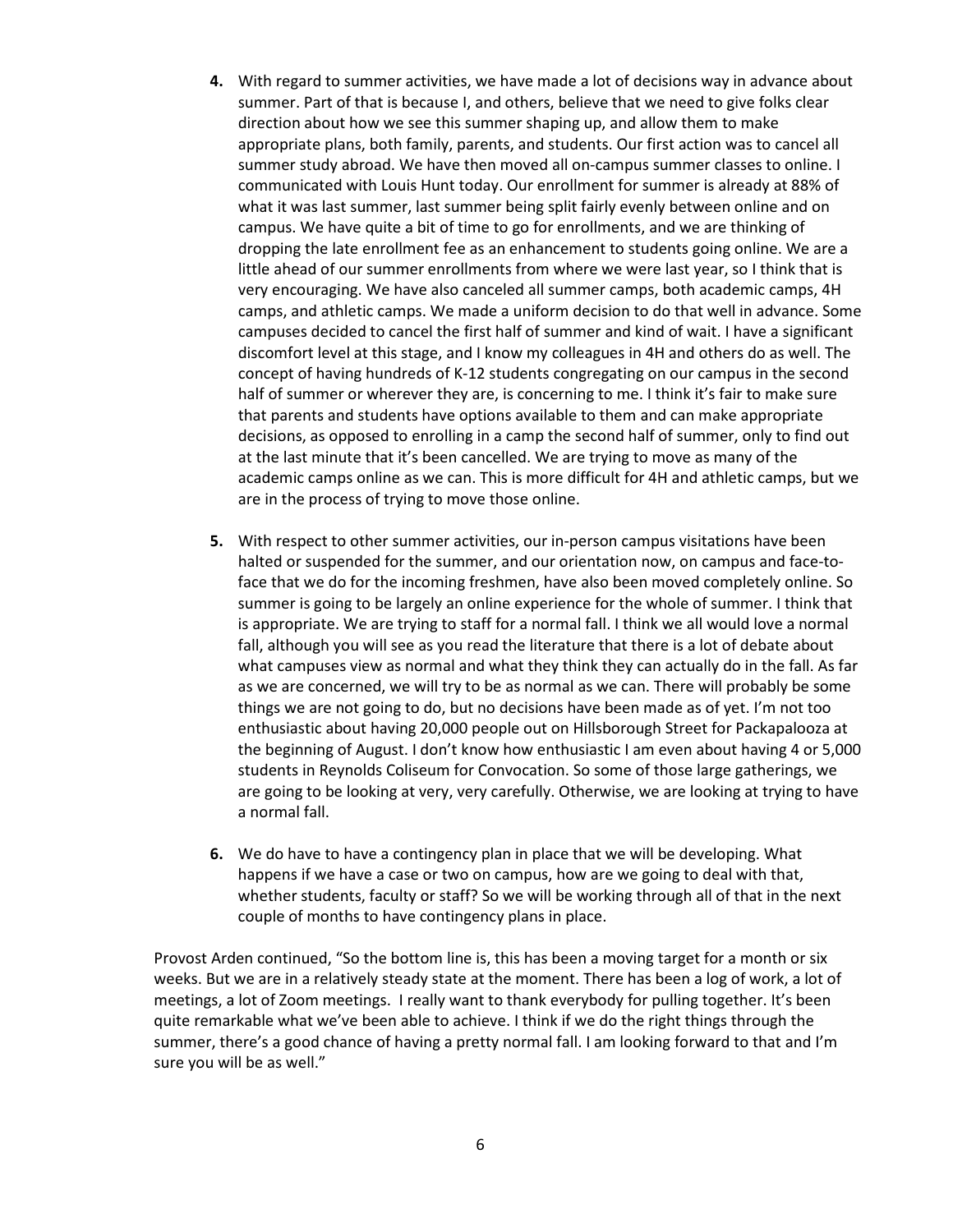In conclusion, Provost Arden stated, "One of the questions that we are getting is that I have been asked do I think things will change long term. I think things can't help but change. We have absolutely no intention of becoming or wanting to become an online university. We all believe in the power and the importance of a physical presence on campus. So I do think it's not unlikely that a great proportion of our classes may be held online, and I also think that the way we conduct a lot of our business will change as well. Meaning, that although at the end of this, I'll be as sick of Zoom as you are. But I think we have learned that business can be conducted in different ways and that I foresee a decrease in the number of face-to-face meetings. Not zero, like it is now, but by some degree. So only time will tell but there will, no doubt, be some changes as a result of this."

### **Questions and Discussion**

Senator Lubischer: I do hope we are able to reduce or delay or get rid of the late enrollment fees.

Provost Arden agreed. "Yes, it is a very preliminary discussion with Louis Hunt, who brought it up today. I said I thought it was a good idea and that's about as far as we've gone. I think anything we can do to enhance summer enrollments and online enrollments and help keep students on track would be beneficial." He added that the fee generates about \$50k per year, but it's not a huge amount of money that we couldn't forego.

Senator Lubischer: The other related question was about students, when they're signing up for these online courses, they won't be paying fees? Will they be paying what they would have been paying if there were a DELTA course?

Provost Arden responded that this will be exactly the same. "There's usually summer offerings, credit hour offerings, over the last year or two have been split about 50% face-to-face, and 50% online. This year it will be 100% online, so it will be the same as those always offered online. So you're correct. There will be tuition, which is charged on the stair step methodology, but no fees. A little different for this semester, because we switched in mid-semester and we left the billing as it was. It would have been a nightmare to try and undo or untangle the billing. But if we are only offering online, such as in the summer, or any other future online offerings, then students do not pay fees."

Senator Berry-James: Thank you very much for getting faculty, staff and students back on campus. Moving forward, I hope that you will consider additional resources for faculty who want to learn more about online instruction, and for TA's who might be able to help us. Any thoughts?

Provost Arden responded yes, that is a great question. "When I say we went fully online, it's not classic online, it's Zoom meetings with folks or Media site type presentations, which may be synchronous or asynchronous. So yes, I think there is a lot more that we can invest in so that folks do have the capacity to develop fully online content."

Senator Duggins: Do we expect proctoring services, such as DELTA or third party options, to be available for summer courses?

Provost Arden respond yes, as far as he knows. "I would expect the online proctoring, but we will not have face-to-face proctoring in DELTA. That leads to too many problems with aggregation of folks in limited locations. Like this semester, we are focused on online proctoring, and my understanding is that this will continue for the summer."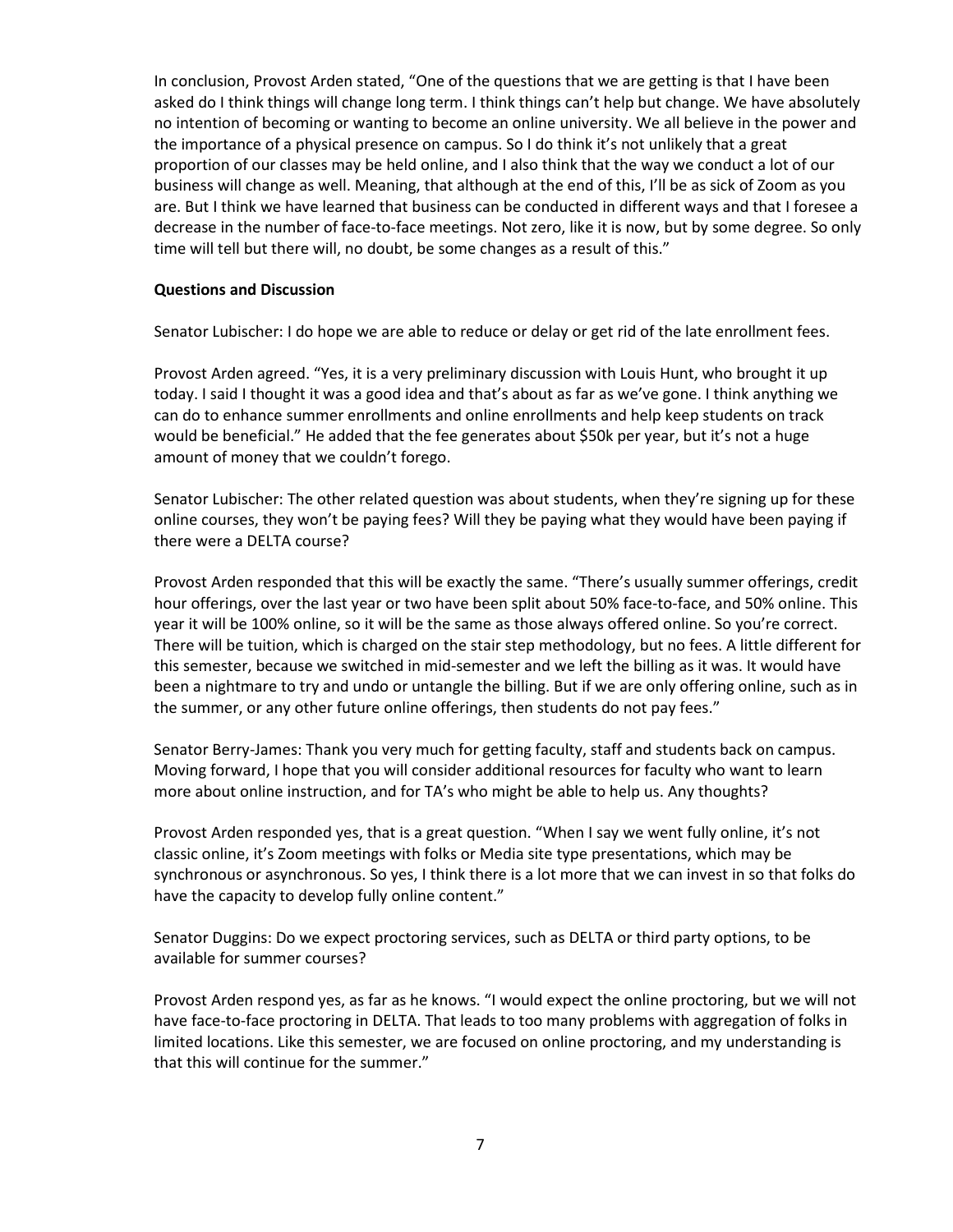Dr. Stewart added that she thinks that the plan is to stick with Respondus. "The other third party monitoring services are completely overwhelmed, and we have gotten this relationship with Respondus up and running. My understanding is that Respondus is it."

Dr. Larick stated that he thinks we are at the mercy of the third party vendors and that Respondus is the vendor that we are still able to work with. "The others have closed because of the same social isolation requirements. So it's really a matter of when those companies come back online as far as providing any other solution other than Respondus."

Senator Kuznetsov: Do we have any new information about Covid-19 cases on campus?

Provost Arden responded that to his knowledge, there are some students who have tested positive, but these are students who came back from overseas and were not on campus. "To my knowledge, and I have not been told otherwise, there have not been positive cases physically on campus of students, faculty or staff."

Senator Berry-James: In 1999, I took a 36-hour course as a new faculty member. At the end of the training program, I received a state-of-the-art laptop. It was a career-changing experience for a new faculty member and I would love to talk more about my experience at Georgia College and State University.

Provost Arden responded that he isn't sure he can promise a new laptop, but he can provide a nice certificate.

Chair Kellner added that this morning in class, one of his students told him that in one of his classes they were all planning to do the fall semester online and did I know anything about that. He told the student no, that I had not heard anything from you but my sense was, and it was pretty much like what you said, that if you wait and see and we weren't quite sure yet. Now you're saying - and I just want to make sure I get this right because on Thursday morning I'm going to go back into class and tell them what is okay for me to tell them. Tell them that you're planning and hoping to have a normal semester in the fall. If, however, circumstances change, that might not happen or there might be pockets of moving online without chasing the students out. But everything is situation-dependent. Does that sound like a reasonable way to talk about it?

Provost Arden responded that it does. "I would emphasize that individuals' view about going online in the fall was purely that individual's view. There is no university position about doing that. We are hoping and planning for a normal face-to-face fall, but the development of contingency plans and that discussion is really just starting, both at the university level and at the system level. The Chancellor was just on a call within the last hour with the System. It behooves us to have scenarios A, B, C and D to be thinking about our options. At this stage, we have every intent, if possible, for a normal face-to-face on-campus experience in the fall. I only know of one university that has come out and essentially said we may not open again until January, and that is Boston University I believe. That is the only one, to my knowledge."

Dr. Kellner added that Senator Pinkins sent an article around about the Boston University notion, but I'd like to ask you does it sound like it would be a possibility for one institution to be open normal, for another institution to be all locked down and what have you? Or do you think that the System would want to make sure that things were coordinated?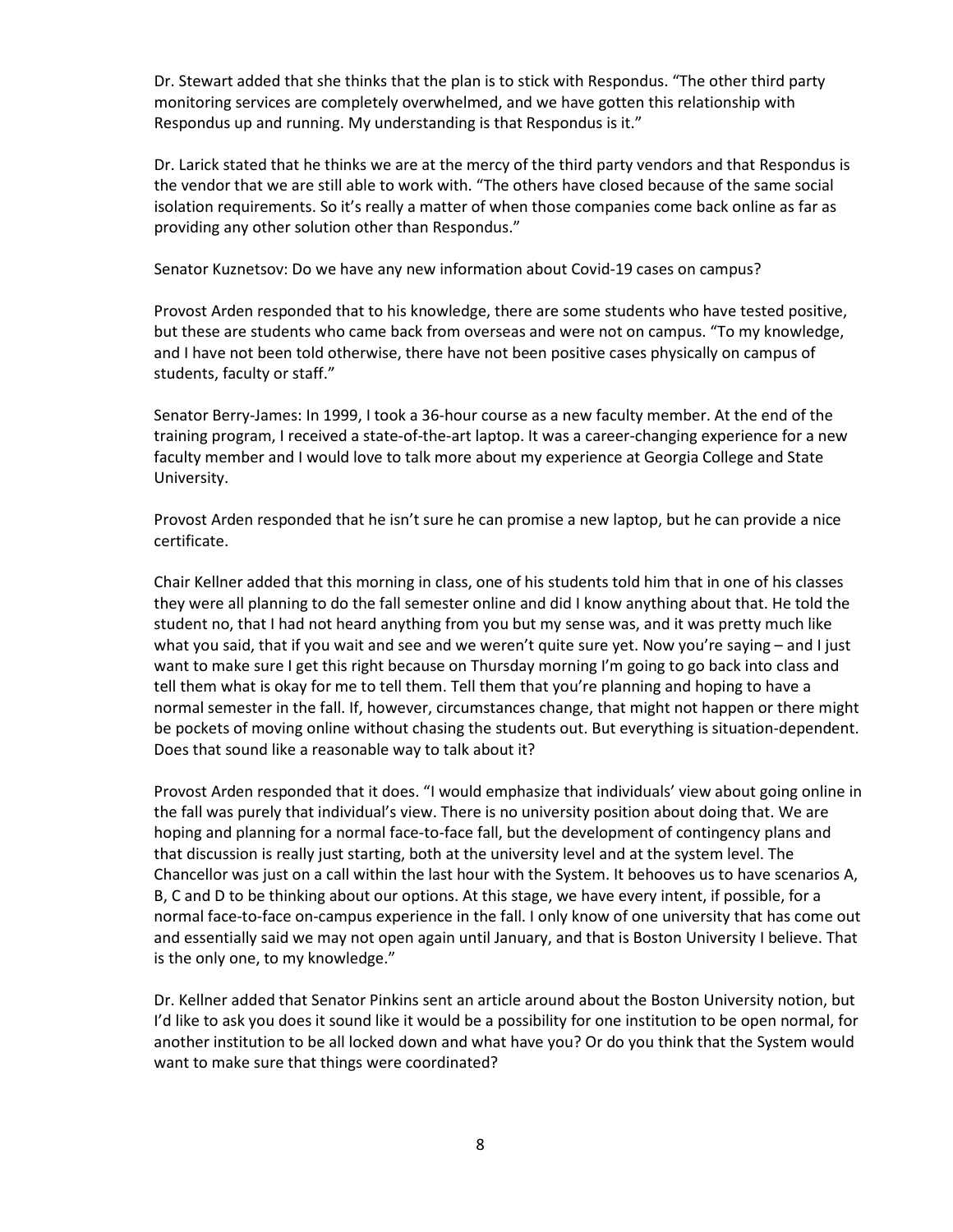Provost Arden responded that he had that discussion with the Chancellor within the last hour or two. "I think what is likely to happen, and what we are going to push for, is that there are going to be certain things the system would want to be uniform. The obvious big one would be, is it going to be face-to-face or online or some blend. I don't think it would sell well to the public, some universities being back open and face-to-face and then others being online. So I think the System would insist upon some uniformity there. They would probably insist on some uniformity about any delays in beginning the fall semester, which I think are not likely, and then we're hoping as we get a little further down in the weeds that we will be given a fair bit of authority and not micromanaged. One of the things I think really is important right now is not to get out there too much pontificating on being closed or online in the fall, or things being radically different. Because (A. We simply don't know our situation and (B. Because students haven't locked in their enrollment yet. That date isn't until May 1. So let's not be sending unnecessary scare messages to students who are deciding where they're going to go, based on unknown information. Everybody can pontificate on a lot of different things; the big ones are the character of our instruction in the fall and the other big one is obviously budget in the fall. We are trying to develop a lot of different scenarios and think about our options, and what's likely and what's possible. But so much of this is simply not decided yet and I think it's a little irresponsible at the moment to be out there pontificating. We just don't know."

Dr. Katharine Stewart commented that any faculty who are interested in going much deeper in learning about educational technologies can apply for DELTA grants. "Proposals are due May  $15<sup>th</sup>$ . Go to the DELTA website on the University site under Delta Grants and you will find it. The Grants are designed to help faculty incorporate learning technologies into their courses and create new online courses."

Senator Nelson: In another meeting, I heard for the first time about virtual diplomas being awarded to our spring graduates. Can you comment a little on this and how the students will be invited back once they can have a graduation ceremony on campus?

Provost Arden responded that the reality is when students graduate, they will graduate at the normal time in May and will get diplomas exactly as they always do. "As you are aware, most undergraduate students don't come across the stage and get a diploma handed to them. Even those doctoral students that do are getting an empty folder. So physical diplomas will be provided as they always are. With respect to the ceremonies commemorating that, the Chancellor has made it clear that he wants to have, and we want to have, a physical commencement sometime in the fall both at the university level and at the college/departmental level. Some departments in some colleges have indicated that they would like some form of celebration, virtually, in May when students leave. We are fine with that. If a small college or department wants to have a celebration of academic achievement and say virtually goodbye to their students at that point in time, great. But the Chancellor is getting a lot of input from students who say, 'Don't just do a virtual commencement with us, we want a real commencement that our parents and our grandparents can come to. We've waited a long time for this; don't just do a virtual commencement.' So he's very sensitive to that. When that will be, we can't tell you. It could be as early as sometime in August or September or we could delay it and combine it with our December commencement. We will work towards that. If departments do want to have a virtual celebration in May, then by all means, go ahead and do that."

Senator Taylor: Some new classes are apparently starting later than originally planned. Any thoughts?

Provost Arden responded that he had discussed this with the Chancellor today. "I have got to get back with Louis Hunt and look at our calendar. What I remember is that we are already finishing the fall semester late. I can't remember the date, but we are finishing up pretty late. And so maybe the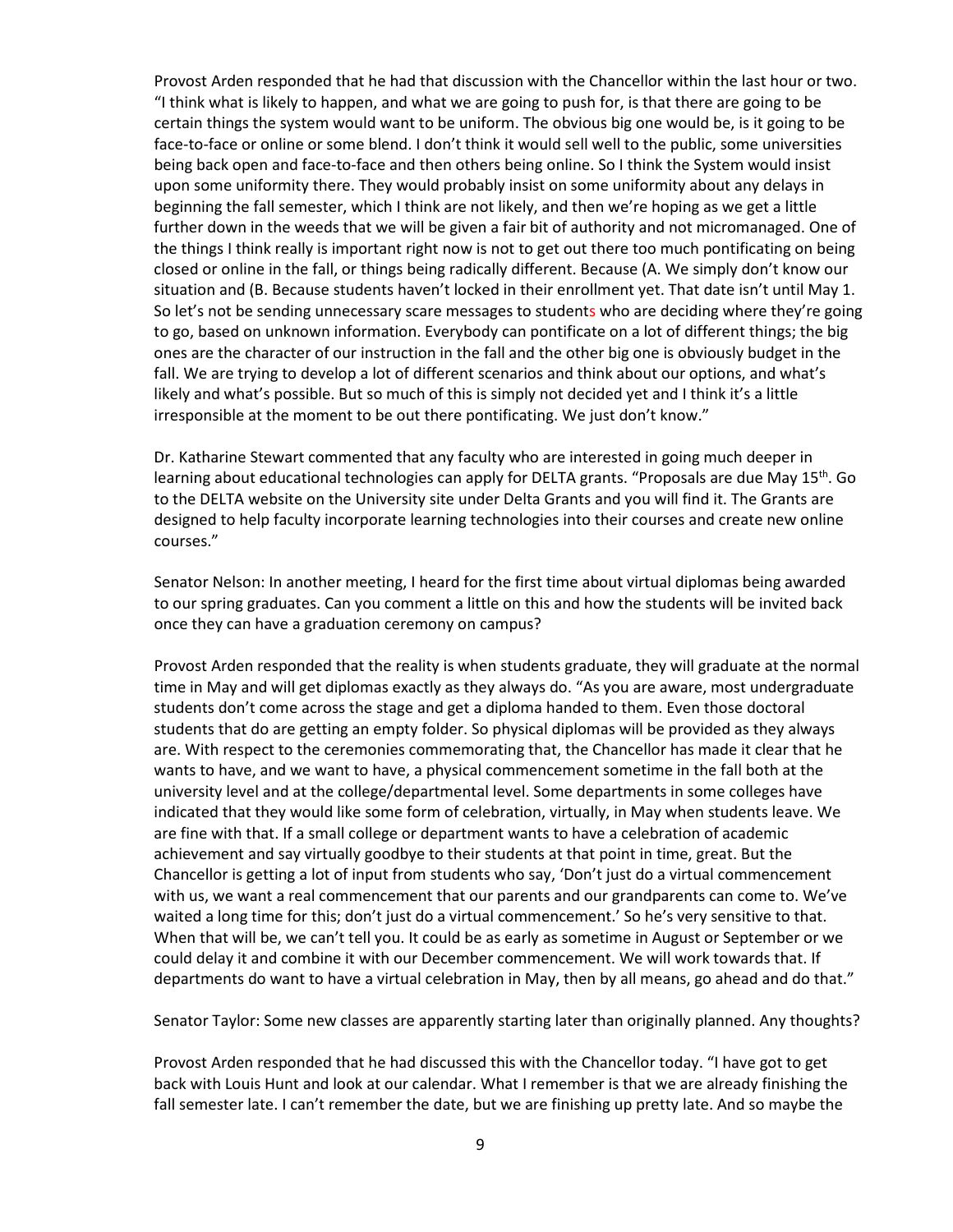maximum we can squeeze out of it is to start a few days or a week later. We are here in mid-April now, and if we are worrying about starting five days later in August, then we are all in significant trouble, quite frankly, and we're going to be having more discussion about starting online or being online in the fall. If we really feel that five days is going to buy us a whole lot in August, from an epidemiological perspective, I wouldn't expect that. We're going to look at the calendar and adjust it a little if we need to, but I don't know that starting that much later for a physical start on campus in the fall is going to buy us anything."

Senator Riehn: How are our international students being accommodated in the fall and spring, given the problems to attain Visas?

Provost Arden responded, "International students who are with us now, which includes a lot of those 700 students who are still on campus that we are looking after, as we normally would do. They cannot leave the country and come back so many of them will stay over the summer, even if they hadn't planned on doing so. Many of them do already stay over the summer. With regard to the fall, we are very worried about our fall enrollment of international students. I'm not that worried about our enrollment of undergraduate students; we've got a little over 30,000 applicants and a long wait list. We have a well-prepared class and our deposits are on schedule. I know Chapel Hill is worried about over-enrollment, and that can occur because you offer more positions than you actually want because there's always an admit-to-enroll ratio. For us, to get our 4,800 filled spots, we offer 12,000 admission. Many of them have applied to multiple schools. So undergrad, I'm not worried about. I'm very confident that we will have a normal undergraduate class. Graduate enrollment, I am worried about. A lot of our enrollment in the STEM disciplines, particularly masters and doctoral STEM disciplines; engineering, textiles, sciences, are from China and India. I've been told that many of the embassies won't open and start processing Visas, best case scenario, till November. So this could be a significant hit to us with respect to graduate enrollment. We are working with the graduate school to look at scenarios and ways of engaging students and preparing them to physically be here the following spring."

Dr. Duane Larick added that for fall semester classes, the [inaudible] are due by 5 pm on Friday, December 18<sup>th</sup>. "So this was the earliest in our cycle that we were finishing this year, and now we turn back the cycle to be starting over late. So we really don't have much we can do. Extending the semester into the following week would really be pretty difficult into that holiday period. So we are about as late in the semester as we can get, as far as scheduling. The question on international student enrollment, the Provost has indicated that we have had several meetings. I had a meeting today with people from all the groups on campus who might have some say in what we can do with international students. The good news, when it comes to the perspective of international students and the opportunity to start them in distance education programs is the Dept of Education, and therefore our accreditors, the SACS COC, has extended our relocation opportunity, which is what they call us moving our classes to distance education. They have extended that to December 31 $st$ . So by doing that, what they have told us is it would be okay for an international student, a master's student, to start a program online, take credits in the fall semester and take more than 25% of their credits, even the fulltime load of 9 credits, and then come to NC State in the spring semester when they can get a Visa. Without us having to get approval for every program. Thinking about having to get approval for all 120+ master's programs, another 40-some certificates would have just been overwhelming."

He continued, "So that has created an option for us, which we are working on communicating out to campus, which would be for self-funded master's students, they could start, if we have classes available for them, in distance mode and then come to campus. So that's a positive. Doctoral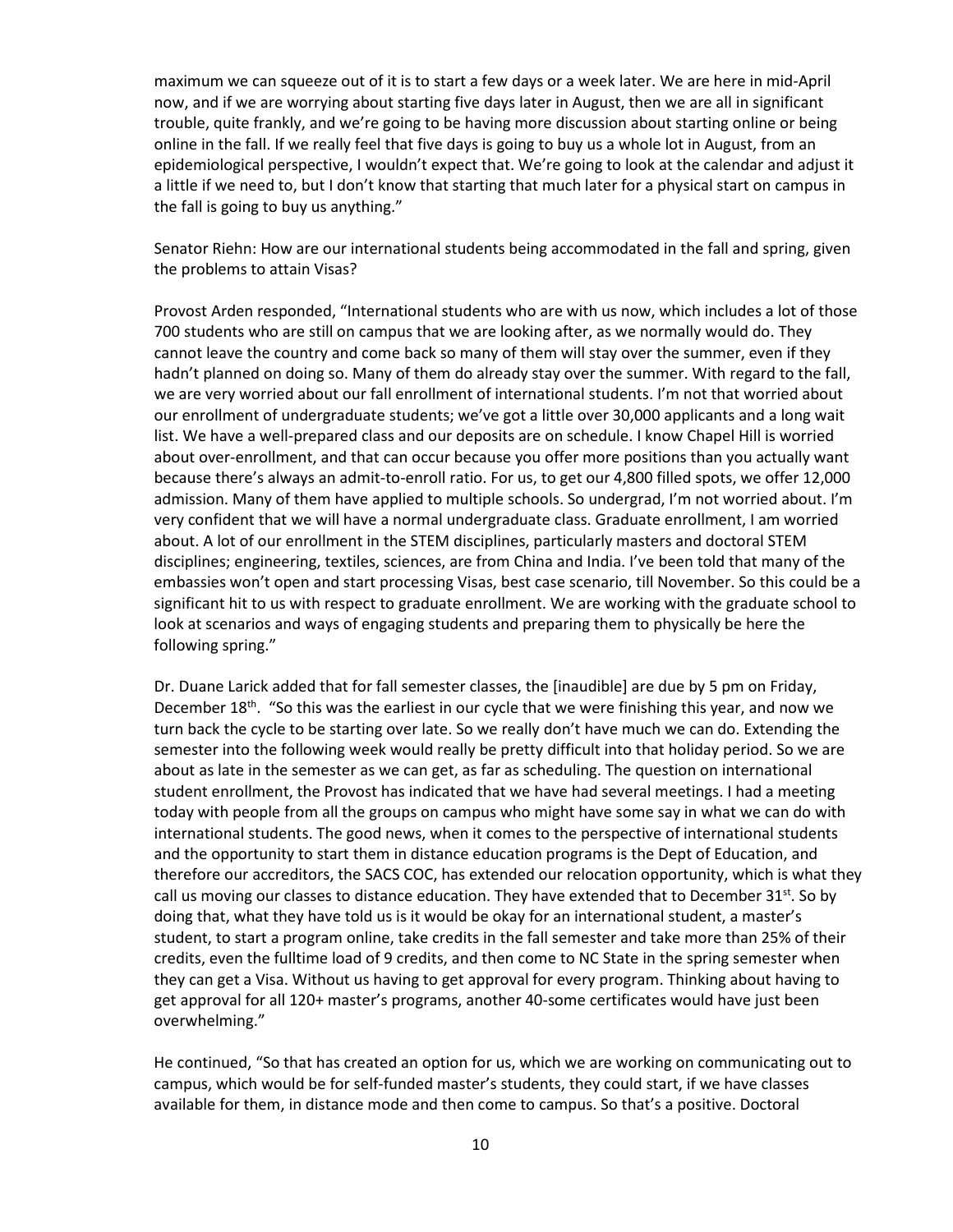students, on the other hand, are going to be a challenge because we are normally recruiting those students, at least in the STEM-focused areas, with a stipend and the graduate student support plan. We get into all kinds of issues, as far as hiring internationals and those kinds of things. That's going to take a few more meetings to work through what we might be able to do with doctoral students. Certainly, we can offer the same thing – they can start their program in the fall online, but my guess is if that's the only option they have, many of those students will just defer to the spring when they can come here and get a stipend."

Senator Berry-James: Are there any plans to create 4+1 programs for our best and brightest students, undergraduates particularly, to encourage them to pursue advanced graduate degrees after they complete their undergraduate programs?

Provost Arden responded yes. "There's not a comprehensive university-wide planning effort. These emerge from individual colleges and individual programs. We just had one approved at the Chancellor's Cabinet this morning, we have an accelerated bachelors to master's program in the College of Education. It was specific to educational technologies and learning, so it was only a selective cohort of students; it wasn't wide open. So yes, you will see more of those accelerated bachelors to masters programs. The other thing to remember is that during times of economic downturn, often masters enrollment actually goes up. So I don't think that domestic master's enrollment is going to be our issue. I think international masters and doctoral enrollment, particularly from China and India, is going to be our issue. But yes, we are starting to look at accelerate bachelors to masters programs."

Dr. Larick added that we have a set of rules that are applicable to accelerated bachelors to masters for our on-campus students. "Basically a senior has to declare that they're going to participate in that program at the last of fall semester. We have waived that rule through the graduate school. So if we have an existing senior who is eligible and has taken graduate-level coursework, we would allow that student to retroactively apply all the way up to graduation. We would allow that student to retroactively apply for the ABM program and dual-count those graduate level courses that they have taken towards a master's degree. So we are trying to be as flexible there as we can."

# **6. Envisioning the Next Generation Land Grant University Strategic Planning Task Force** *Audrey Jaegar, Co-Chair and Executive Director, Belk Center for Community College Leadership; Research and Distinguished Graduate Professor*

Dr. Jaegar shared with the Faculty Senate information about the task force and its charge and then spoke about how the task force is seeking feedback from audiences across the campus and outside the campus. She also will share the feedback that was provided by Senators and how they are incorporating that information into the next steps.

She stated that the charge of the task force was to identify some of the central challenges that NC State, as a research land grant university, will face. They also are exploring how the university is doing in respect to those challenges, and how can they group some of the challenges and opportunities together to develop strategies around how they might be addressed and move forward.

The goal of the task force is to stick to the current timeline, even though it is difficult in the current climate. "We are committed to this work, we are committed to the context in which we are right now, and we really want to produce what's best in the timeframe that allows the university to think about the work that we are doing. So hopefully by June, we will provide a document of our strategic planning to the Provost."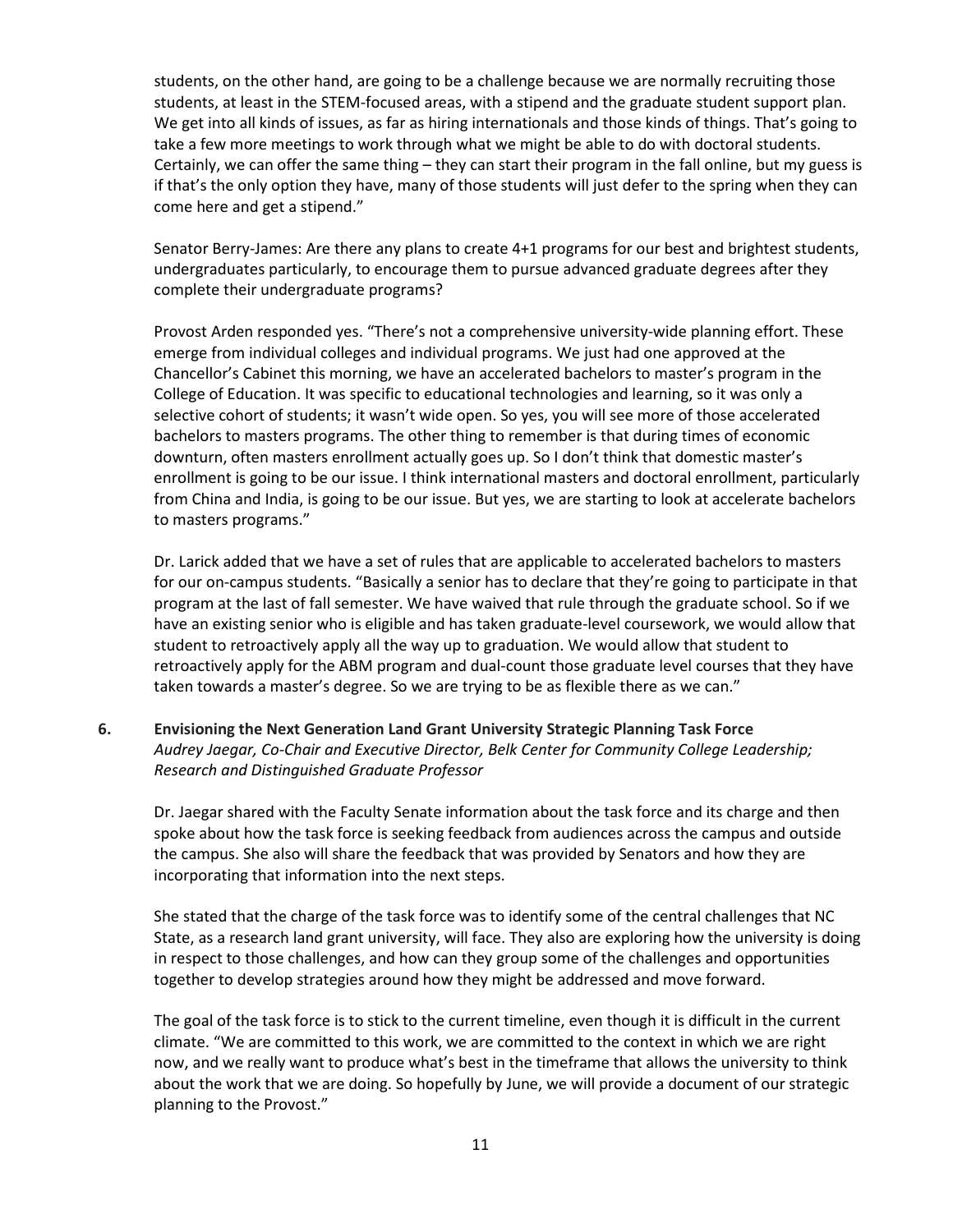She continued, "How we started this approach was, as you can imagine, there are hundreds of documents about the history and the context of the land grant university, and we thought that was important for our committee members to understand where the land grant institution is in the higher education system, and all that has been written about the future, the current charge and the challenges, just to give us context around how we think about our charge as a task force. Then we began a process of thinking about how do we solicit feedback, how do we make sure that the greatest number of voices have contributed to the work that we are doing? So we developed a short survey, as you know, and we gave that survey to our own task force members, to extension agents outside of NC State, or off campus, to the Faculty Senate, to the Staff Senate, and then we engaged in conversations as well. So we engaged with the Board of Visitors, one of our groups is meeting with the Research Operations Council, and we were sure to include our students and their perspective, so last week we met with the Student Senate to talk about their perspectives of the land grant currently and in the future. We will be meeting with graduate students shortly as well."

Regarding the survey, Dr. Jaegar stated that in the survey, they asked three questions. "We asked about, in your own words, what is a land grant university? That was very helpful to us in thinking about people contextualizing the land grant, because it is different depending on where you sit – whether as a faculty member, a staff member or a student. That also played into how we are doing some of our work, in terms of thinking about the context of how do I describe the land grant; therefore, how would I think about the future of the land grant?" She added, "Our second question, which was the most critical question, was what are the three current trends in terms of drivers of change? If you're thinking about the future of that land grant university, then the sub-question was how do we propose to address those items that are the most critical in terms of those levers of change. Then, the question, of course, is there any other information you'd want to know." She continued, "We secured the voices of our own strategic planning committee because many of them have been thinking about this for decades. Our off-campus extension individuals, as well as our Faculty and Staff Senates. Today we want to share your responses and get feedback from you about your responses."

She then provided a summary of the information to the Senators, saying that they had a great response. "If you look at question number two, What are the three trends or drivers of change that we should be thinking about?, virtually everyone responded to that question and the data we gathered is very critical to our work. In meeting with the task force co-chairs in the meeting prior to this one today, I think the data that we gathered will actually inform a number of the task forces and we may have the opportunity to share this with a larger group. So we are greatly appreciative of the information you provided because I think it will be influential to us but, as a whole, all of the task forces."

Dr. Jaegar continued by stating that there were four things that stood out to the task force in terms of thinking about their work. "Technology, identified as intelligent technology, continued to come up among our responses in terms of access to technology for all groups, faculty, staff, student and administrators, the lack of access, training around technology, ability to use that, the education around technology, conversations about face-to-face versus online versus remote and what do we want to be?" Additionally, she identified the infrastructure for technology, and are we situated to move forward with technology. "There was a host of questions that revolved around technology, in terms of those trends that we were asking about."

She continued, "The second area was about changes in demographics, and this area talked about everything from demographic shifts to issues of urban/rural divide, issues of how we serve rural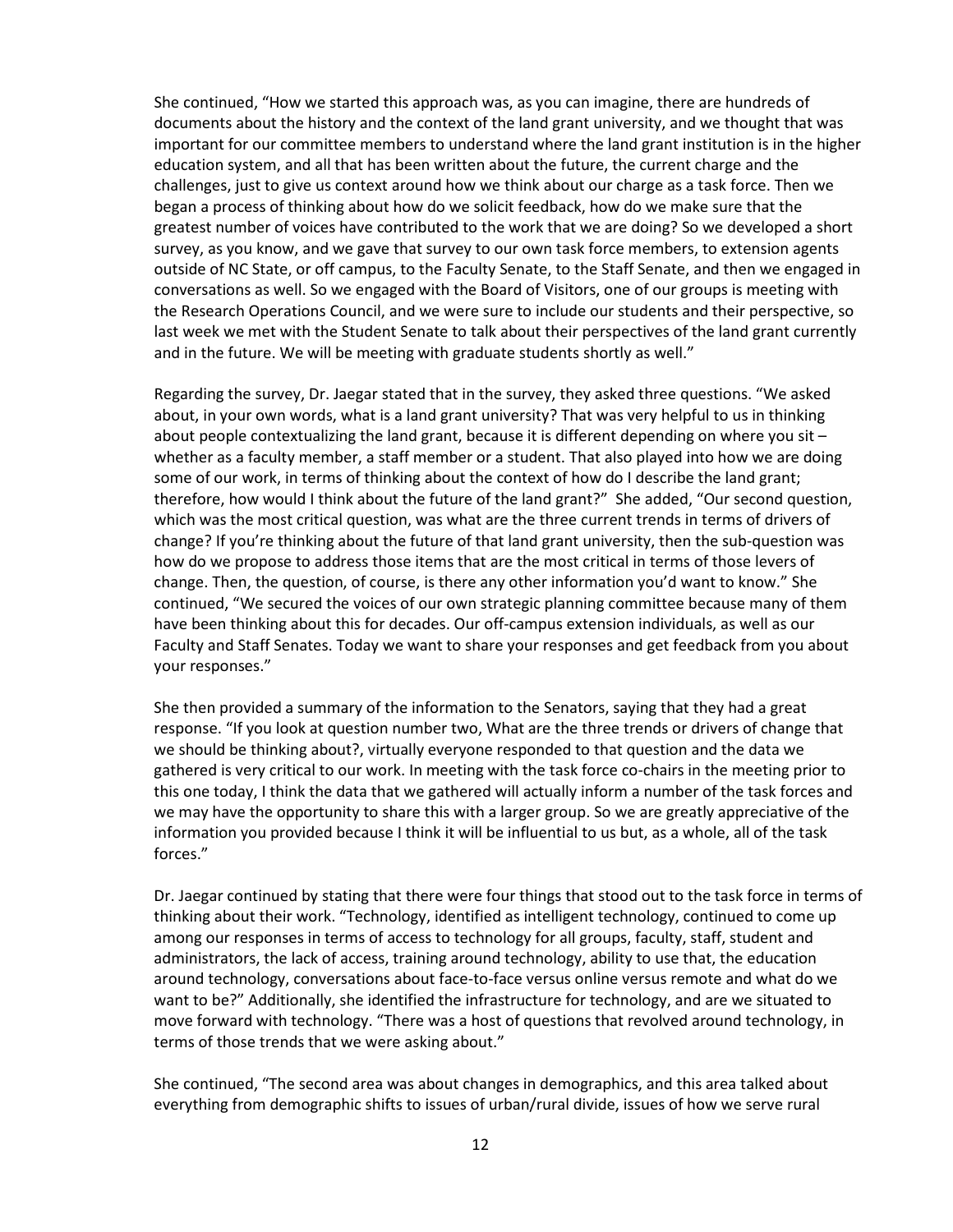students, how we would serve rural communities and issues of population. It was very broad, but clearly was another critical element that your group believed that we should be addressing. The funding and marketing was fairly diverse, although we combined those areas together in thinking about how the institution is supported, decreases in funding, decreases in support, how we look at those as opportunities for our institution, how we think of new models and new ways of doing business at NC State. Then fourth highest, in terms of responses, was around pathways to entry and thinking about how our students come to NC State, where they're coming from, whether it's community colleges or early or dual-enrollment. What are their pathways here, what are their barriers to getting here, whether it's financial aid or testing or other issues. How do we support students getting to NC State and through NC State to a career that provides for them and their families.

In addition to these four areas, she continued, there's a lot more information that was shared. "We are using that information because conversations about the changing environment, health issues, climate issues, population issues – the gamut of information, in terms of equity issues – we took all of that and identified seven primary themes for our work."

Dr. Jaegar showed the seven themes that they analyzed and identified what was common across the four groups that they engaged with. The seven that emerged as important were then taken by the task force and thought about how they might move forward with each of the areas. While they are fairly broad and overlapping with some of the other task forces, this is a good thing. She stated, "Broad, in that we have encompassed the feedback that we received, but also overlapping in that the things that are important to NC State will start to surface in multiple task forces and then we will come to a decision in terms of the most important things that NC State needs to address." She added that each of the task force members have been assigned to take one of these areas and provide a one- to two-page report to contextualize the issue and provide strategies, ideas and thoughts to address this bigger issue.

Dr. Jaegar then spoke regarding the timeline. "We have been engaging for three meetings thus far, and our goal will be then, by April 24<sup>th</sup>, each of our subcommittees will have written documentation around their specific theme from one of the seven specific areas that I just showed you. They will have an opportunity to put those together to frame the larger conversation and then go back to our committee to talk about those strategies, to make sure we are providing a document that is both actionable, timely and useful to our leadership."

In the remaining time, Dr. Jaegar asked for additional feedback about these areas from the Senators as they think about the future of the land grant university. "Are we missing something, in terms of its critical, thinking about the future of the land grant, to address X? Are there resources we should be seeking, experts in these areas that we can refer our colleagues to, people who need to be engaged in these conversations?"

### **Questions and Discussion**

Senator Berry-James: I would love to see the document highlighting the economic impact of a land grant institution – procurement, employment, etc.

Dr. Jaegar responded, "The opportunities to grow and succeed with state and federal funding. I think making the case that we understand the value and the impact of the land grant institution is very important. We will make sure that group is thinking about that.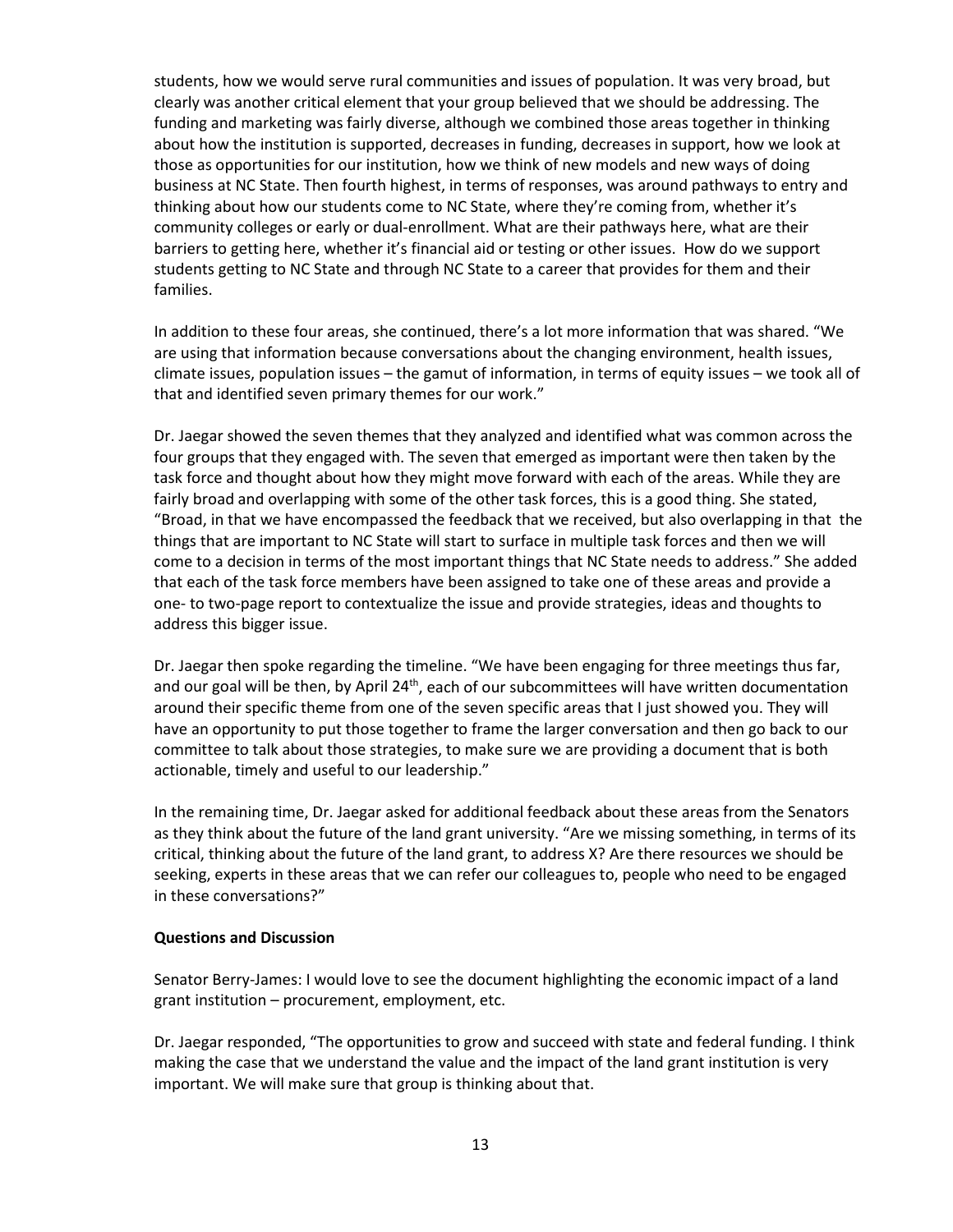Dr. Kellner: Why do we talk about the land grant university instead of talking about North Carolina State? I assume that the land grant universities that I know of all differ; they have different histories, different strengths, they've grown in different ways. Talking about the land grant university implies a very kind of abstract identity for these schools. So I'm wondering if you've taken the individual particularity of NC State into account here.

Dr. Jaegar responded that where they started from was THE land grant and then said, what is that for NC State University?' "So I think the feedback has been very specific about NC State. We wanted to contextualize it in 'are there other land grants that look like us that we can learn from that might have some evidence-based practices we want to learn more about?' But the feedback and the direction is very much about NC State."

Dr. Bird added, "The public perception groups edited our title and we replaced the land grant with 'NC State University as a land grant.' So we are focusing specifically on NC State and its unique strengths and opportunities and partnerships and all of those different kinds of assets that the University has, as we address these questions."

Dr. Jaegar responded, "If any of the other members want to jump in to provide … I think we have three or four different sub-committees represented, as far as our student work and our other public perception. So if anyone else wants to jump in, please feel free to."

Molly Van Hoy responded, "I am part of the group talking about state and federal funding, what those challenges are and the kind of opportunities that we have to create partnerships to make up for some of the funding that is projected to start going away. We definitely have been looking at what NC State looks like, in terms of state and federal funding. I got to request some numbers from the DASA finances office and they gave me some numbers about what research funding looks like at NC State and what that has looked like in the past, as well as I'm working to look through our current budget to see what research on campus is federally funded, what research on campus is state funded, and what is privately funded or funded through a partnership. So we are very much looking at what NC State is currently doing and ways that NC State can continue to be a leader in research and cutting edge solutions while maintaining the idea that our state and federal funding is dwindling."

### **7. Old and New Business**

- a. Election results/Introduction of newly-elected Senators
- b. Election of Council on Athletics

Chair Kellner welcomed and introduced the newly-elected Senators and provided some biographical information about them. The newly-elected Senators are:

Burak Erdmin, College of Design Jonathan Duggins, College of Sciences Joan Nicholas-Walker, University College Intae Yoon, College of Humanities & Social Sciences Eileen Taylor, Poole College of Management Megan Kittle-Autry, College of Engineering Robert Riehn, College of Sciences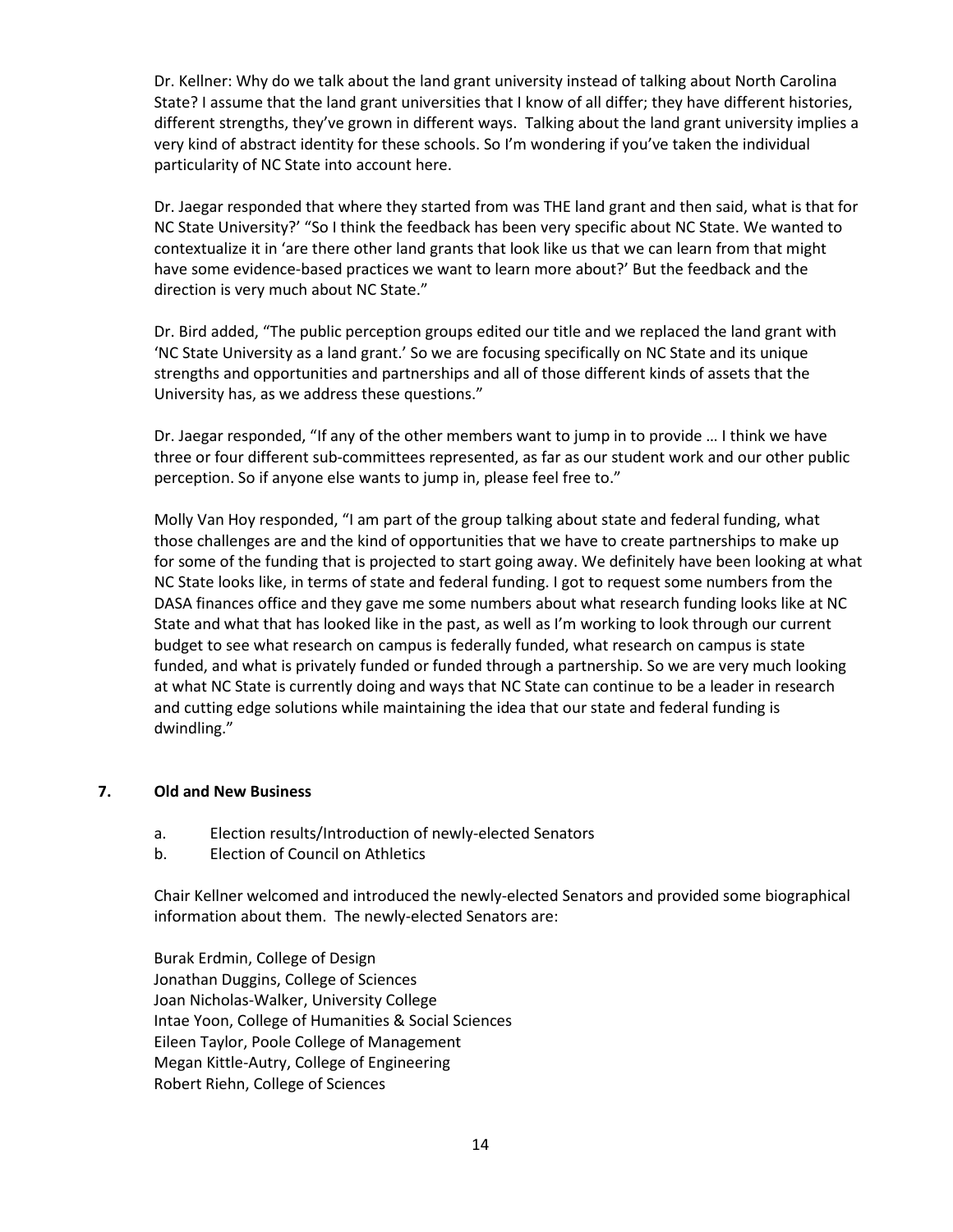Ken Zagacki, College of Humanities & Social Sciences Mathew Gerard, College of Veterinary Medicine

The Faculty Senate elected two representatives to the NC State Council on Athletics. The representatives elected are:

Jeremiah Feducia Cynthia Zuckerman-Hyman

### **8. Issues of concern**

**a**. Personnel Policy Committee Issue of Concern: Greater Faculty/Staff Input into Resource and Budget Decisions *Jennifer Kuzma, Co-Chair, Personnel Policy Committee*

Chair Kellner began the discussion regarding the Personnel Policy Committee's issue of concern regarding greater transparency and input from NC State Faculty into resource and budget decisions, and the dissemination of information to the Faculty Senate through established processes.

Transcript of the discussion is below:

Chair Kellner: "We cannot have a Senate if the standing committees intrude themselves like this. I attribute only the best of motives here, and the issue is an important one. But if it had come to the Executive Committee and if it had come to me, it would not have come to the Faculty Senate in this, or perhaps any form, at this time. I believe this is the wrong time for the Senate to be making waves about salaries, when we're in such a situation. That's not to say, however, that this is not an enormously important issue and that the gestures that we find aren't, in some ways, appropriate. What I would like to see here, and first of all I want to tell you that having the issue of some sort of a budget committee, such as we had for years and was done away with by the Committee on Committees two years ago, I think, should be reconstituted perhaps in a better way. I will be talking with the Provost a week from tomorrow, and that will be part of the discussion. I would also like to say that having already judged and spoken about Carolyn's work with the NTT issue, my own work with the Ombuds issue, things take time and patience and process are very important. So I would like to have some sort of a group, perhaps an ad hoc group, to work on some sort of a White Paper in the fall."

Chair Kellner: "So in the fall, when, we hope, the problems of the budgets will have at least settled down and we will see where we are, we'll see who may be hurting, and whether or not things look okay or whether they don't look okay. We will know more at that time and the Senate, then, can set off on the process of producing a White Paper, which is what the Senate used to do, that will be informative. We don't order the administration to do things and then tell them how to do it, either. So we will start for the informational thing, with no givens, and see how that comes out through the year as a number one agenda for the Senate in the fall. I don't, frankly, myself see any way of discussing this document now because I don't believe that it is a Senate document. You can disagree with me, and you can argue about details of how things happened or didn't happen."

Senator Kuzma: "I don't need to argue, and I have an email record of how they happened, Hans, and you're just simply not telling the truth."

Chair Kellner: "Then let's hear the truth, then, Jennifer."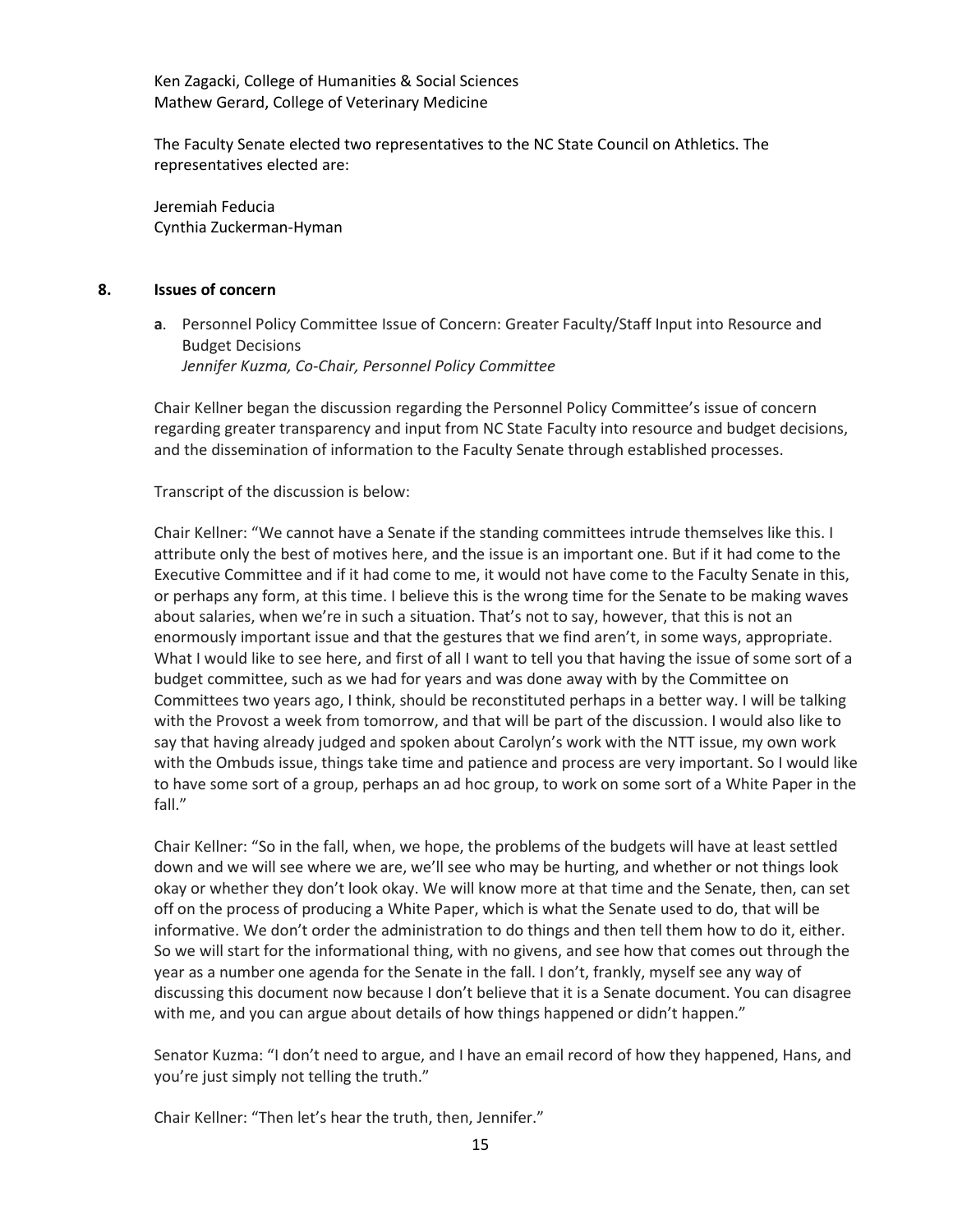Senator Kuzma: "I am co-chair of the Personnel Policy Committee with Matthew Rever. We have discussed this issue in committee and our committee had voted to put forth this issue to the Executive Committee. I sent an email to the Executive Committee, asking that it be discussed at the last Executive Committee meeting. It was not discussed, until I raised it at the end of the meeting. So then we discussed the issue – and it's not about faculty salary, it's about faculty governance. It's not about salary raises for faculty, it's about faculty governance. We went back into our Personnel Policy Committee, and we came up with a draft recommendation that we then forwarded, again, to the Executive Committee. Hans, you then called me last Thursday and agreed to give me 15 to 20 minutes on the agenda for this particular Senate meeting. I then forwarded the draft recommendation to Joni, reiterating the phone conversation that I had with you. She said she would forward it with the data we had generated that backed up the recommendation. Then it did not appear on the agenda on Monday, much to my surprise and consternation."

Senator Kuzma: "This is a Personnel Policy Committee recommendation, it's not coming from me, it's coming from our committee. Then when it did not appear, but my name was on the agenda, I forwarded the document to the full Senate so that they would have a record of what we would be talking about. That's what's happened. So if you want the emails to back it up, then I'm more than happy to send the emails. I'm more than happy to forward to them. No one is trying to usurp the Senate process here; in fact, we followed it to a tee. So that's just to clarify the record. If you want to discuss it now, that's fine. But the fact that this is an issue coming from the Personnel Policy Committee and it's been stone-walled not once, but twice, by you Hans, is a particular problematic thing for me and I think for the Senate process in general."

Chair Kellner: "Okay, thank you. For the most part, that's perfectly accurate. There's one part that was left out but ... "

Senator Kuzma: "Go ahead. That's the part that you sent an email back with concerns about that particular recommendation."

Chair Kellner: "Yes, and suggestions for revisions, which I see you have, to some extent, taken today. Correct?"

Senator Kuzma: "Yes. We brought them back to the recommendation and we made some revisions, based on them. We generated a PDF with data to back up those revisions. So I am unclear as to how we are usurping the Senate process. In fact, I think it's quite the opposite."

Chair Kellner: "Well, the process issue is …"

Senator Vincent: "I'm wondering if I can enter into the discussion here."

Chair Kellner: "Sure."

Senator Vincent: "I want to begin by saying that I believe that most people working at NCSU, including the administration, the staff, researchers, and teachers are working very, very hard to make this a successful institution, one that fulfills all of the teaching, research, outreach and welfare missions. My dismay a few years ago was to learn how little some of the faculty were being paid, especially non-tenured faculty. So I began talking with people; department heads, deans, administrators. This was probably about three years ago. Katharine reminded me of how long ago it was. Then I ran for, and was elected to, the Faculty Senate so I could push for some sort of reform.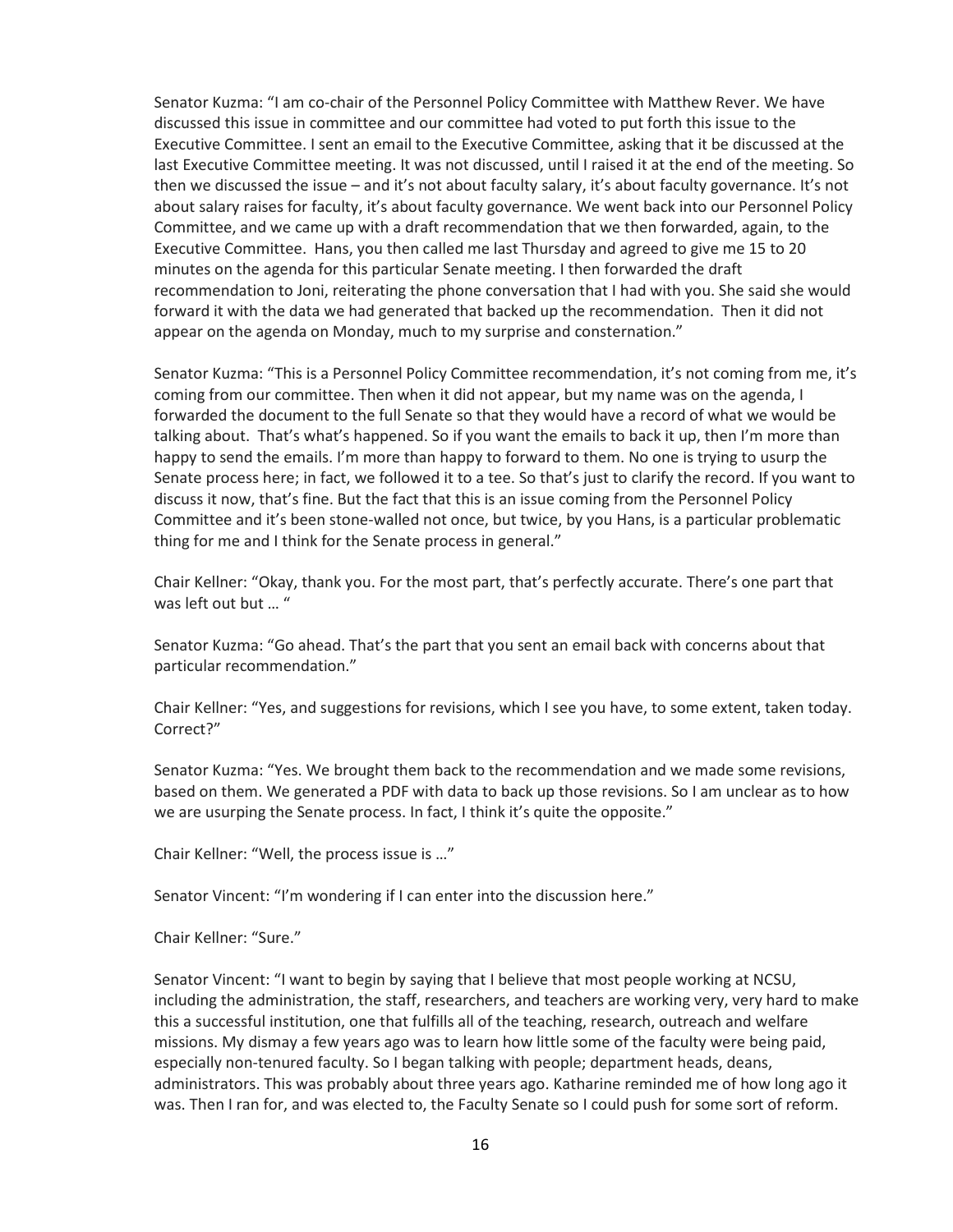I'm very pleased that because the recommendations put forward by the Faculty Senate last year, some of the reforms were, indeed, as you have suggested, forthcoming. The lowest level of compensation for full-time lecturers was raised to \$40,000. The Senate had encouraged that the minimum raise be more, should be \$48,000, so I'm not personally terribly happy about the fact that that wasn't followed through. I think more could be done, but it was a step in the right direction, and I appreciate that."

Senator Vincent: "But more important for our current discussion, what happened while I was working on that specific issue was that I learned more about the allocation of resources more generally, and I learned that I was really dismayed and in some ways really surprised about where most of the resources had been going. So I drafted a memo last fall that is an issue of concern that went, after some delay and I'm not sure if you're responsible for this Hans, to two different Senate committees. My IOC asked for reconsideration of the priorities about allocation and for more information about the entire process. The resolution coming from the Governance and Personnel Committee a couple of weeks ago was the result of the deliberations that were going on this year; it wasn't something that we tried to spring on the faculty at the last minute. What struck me in the past several weeks, however, is that I was more right than I had realized. What struck me is that this is even a more critical time for the university to consider things like allocation. It's a critical time for all universities in the country. NCSU will probably have fewer resources moving forward, because I assume the state will provide less support. Tax revenues are going down significantly because of the economic consequences of the Coronavirus crisis, and given the current political disposition of the North Carolina legislature, I have to assume that the UNC System is going to get less than in the recent past. This means allocation resources will be even more critical moving forward."

Senator Vincent: "Moreover, what the current crisis, it seems to me, demonstrates is that the most important resource of the university is the people who work here. Everyone stepped up during this crisis in a very impressive fashion. The administration, yes, but also the teachers, the IT, the library staff and all of those who have helped teachers to get ready to go online. It's not the buildings; it's not the Wolfpack. It's the people. So the logic of this, to my mind, is that more than ever, the people should be fairly compensated. That's the issue that's on the agenda, but it's an issue that has to do with appropriations of the whole university. So there are very large amounts of money – and this is what we've been talking about all year on the committee – that are stacked for buildings. There are all sorts of money being spent. In 2017-2018, \$81 million was being spent on campus, according to the 2018 NCSU Financial Report, on buildings. The other report that we tried to forward, that I don't know why you find so objectionable, is that \$108 million more was spent for administration than for teaching during the 2018-2019 years. Now look, I don't understand all of the details of this, but I believe that the allocation of resources at this institution is a critical issue that we all are involved in discussing. And you seem to be pushing it aside. I'm not referring just to professional faculty, I'm referring to the resources for all faculty at the university. The conclusion that I am coming to is that the university is building a lot of impressive new buildings, it's expanding the administrative staff, and unfortunately it has not been compensating sufficiently its teachers, its researchers and its extension staff. That's why we wanted to have a task force created that would analyze resource allocation. That was our proposal. I don't know why you object to that."

Senator Kuzma: "Yes, there's nothing about asking for faculty raises. The recommendation is that we propose the creation of a transparent process and a task force with faculty and staff representatives, at numbers equal to who are higher level administrators, to provide input to the Provost and Chancellor on the allocation of any potential budget cuts or increases among categories of infrastructure, higher administration and faculty or staff salaries or positions. It's the creation of a transparent process and an advisory task force. Probably not unlike the University Budget Advisory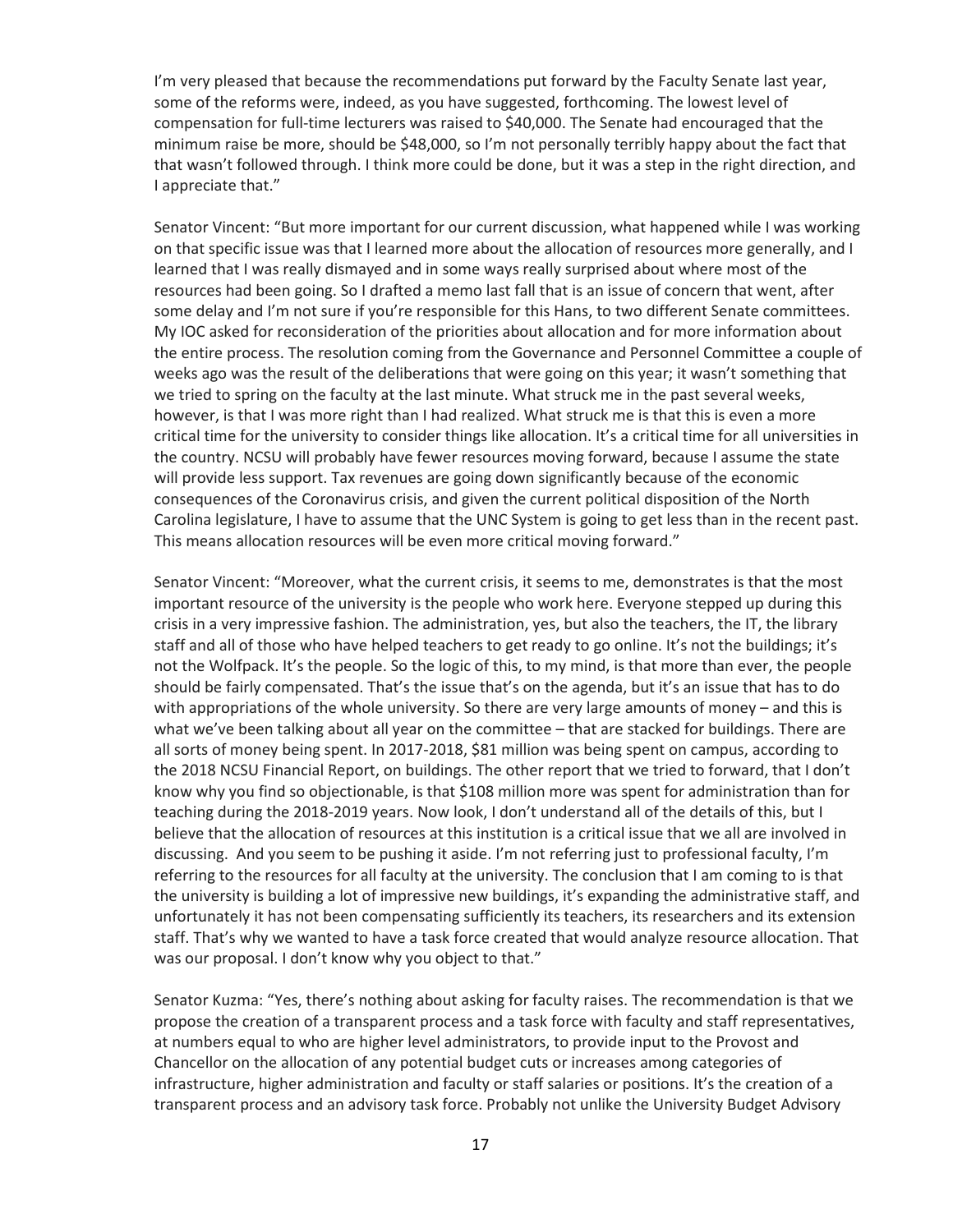committee, but perhaps with more input authority, that has been active in previous years but was disbanded this year. So you're even mischaracterizing what we're asking for. We are asking for something that is more crucial right now than it's ever been. It's not tone deaf, and we understand that raises may not be possible, but we want shared faculty governance at NC State and that's what this is really all about, is transparency and input. And if faculty don't deserve transparency and input, I'm not sure what we deserve. I mean, how are we valued if we can't have a process and a task force that we are members of to advise on budgetary issues?"

Chair Kellner: "Okay. Is anyone else going to say anything here?"

Senator Kuzma: "You've scared them half to death with how disrespectful you've been of our process, to be honest with you."

Chair Kellner: "I'm looking for someone to speak up. Am I missing something here?"

Senator Berry-James: "I do want to speak up in favor of the work of the public Personnel Committee. I do know, like so many of you, that we're all very interested in making sure that we continue to do what we do at NC State, and that we honor the roles that we have. I think, in the spirit of faculty governance, we understand our roles in our academic units. We understand that our job is really to advance our academic disciplines in the way that we know how. But I also think, in the spirit of service, that so many of us, not just on the Personnel Policy Committee, but on all the committees and also the Faculty Senate, so many of us are also interested in the spirit of shared governance. So shared governance might look differently at different places. I think what I'm hearing from the committee, what I've heard from just being in the space in the last four years, is this real sincere desire to make NC State better. So one way to make NC State better is to consider all voices. That's not to say that some voices are shut down, but I do hear some tension. I hear some tension that maybe it is time for us to rethink how we make decisions together going forward, since we are the Wolfpack and we do care about the university and we do want to help advise the Chancellor and the Provost on issues that really impact us directly. So I'm speaking in favor of the work of the Personnel Committee and I hope that others will speak in favor of that work as well."

Immediate Past-Chair Bird: "I don't think anyone is setting aside the work of the Personnel Policy, just suggesting that some focused time be given to that in the fall, that a group come together. That category of EHRA non-faculty, as we were enlightened a little bit earlier today, includes a broad number of different types of employees. And I think it's important to understand has there been growth in that category because there's an increased number of people employed in that category who are grant-funded. So it's not funding that would be used to support faculty anyway. Then the way that you fund buildings is not the same way you fund faculty salaries; you can issue a bond to get funding for buildings, but you don't fund faculty salaries on bonds. So I think there's a conversation. We are at the end of the Faculty Senate year, and I think it would be best, as we had discussed in the Executive Committee meeting, that this be held over until Fall. I think that would be a better approach, because there are so many things that are not known right now; we don't know what the revenue receipts are, we don't have a budget from last year, and we don't know what the budget will look like for this year. There are a lot of open-ended questions at this point."

Chair Kellner: "Anybody else?"

Senator Aspnes: "As somebody who has worked in industry and in academics probably about the same length of time, I think what we are running into here is history, basically, as we move from an academic institution to more of an industrial type structure where the instructions come from the top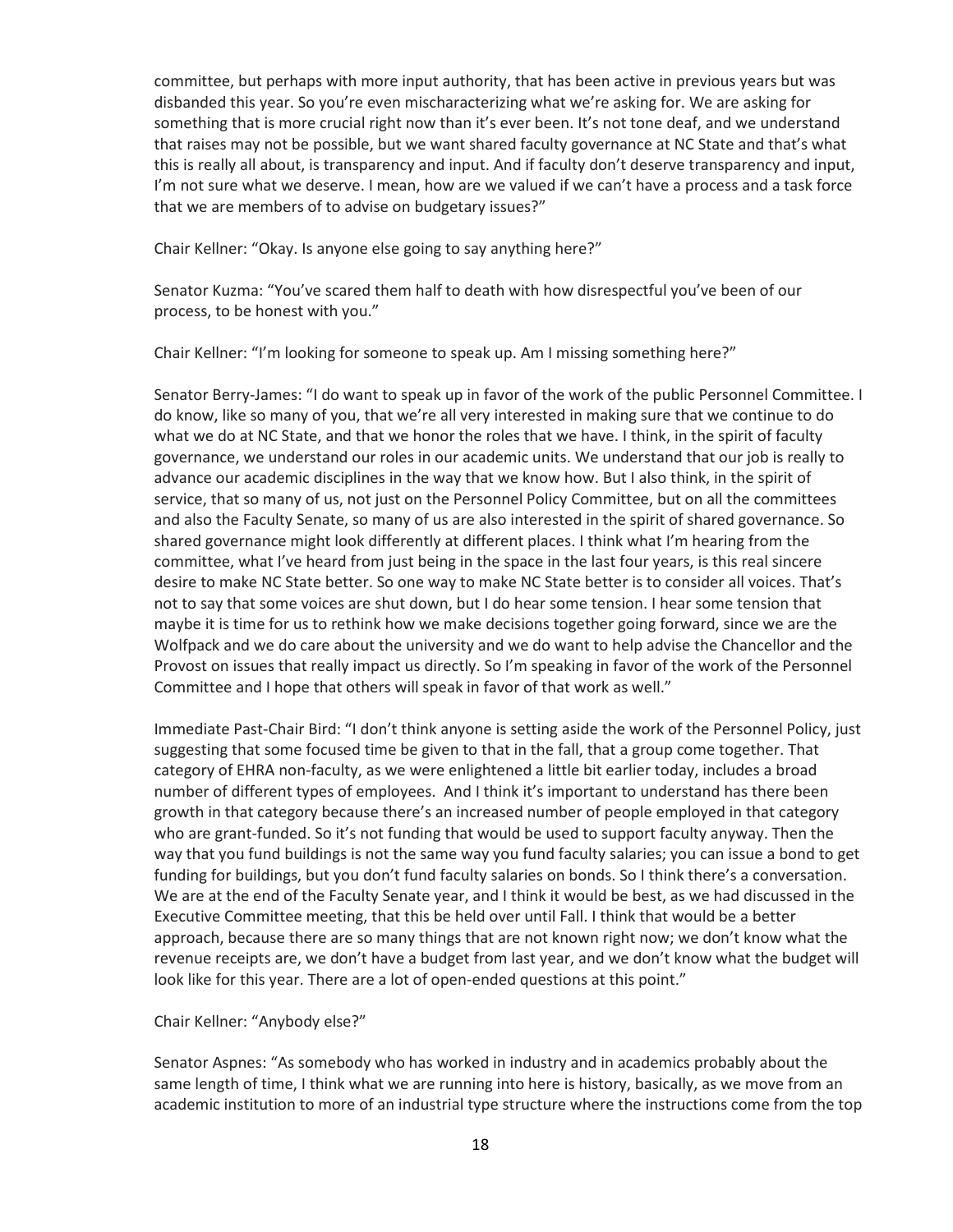down. The faculty are just going to have to get used to the fact that we don't have the same influence anymore. Unfortunately, the universities are moving to a situation where they inherit both the worst of the academic environments, as well as the worst of the industrial environments. For industry, you have to turn a profit; for here, we just keep on adding administrators. That's been the theme, as Hans knows, for a long time. But if you look at the data, this is what's happening. How we can fix this, I don't know. I'm not sure we can, but I think it needs to be recognized that this is what's happening."

Senator Williams: "David is right. One of the things that's happening to us is the same thing that's happened to virtually everybody. The Chancellor boasted on the fact on the last Strategic Plan that our graduation rates and our retention rates have improved. That's productivity that's attributable to the faculty. And that productivity we should share in; but we're not. I sent Jennifer some statistics earlier in the day about the consumer price index. Over the five-year period that's covered in her data, it's about 7.5%. So if you look at that 9% and you consider all the other factors that could cause that to increase, we're not keeping up with inflation. I remember Jack Wilson, most of you don't remember him, but he was here a long time ago. He was a finance professor and he used to do a salary study every couple of years that showed what our progress was in terms of real income. And our real income is declining, that's for sure. And I think this is an issue that we need to talk about because we have to start. As David said, he doesn't know what to do, I don't know what to do, I don't know if we can do anything. But we at least need to sit down and think about what are some things we can do to have more say in how these resources are allocated, and to improve our lot. Because if this trend continues, we're going to have a hard time recruiting faculty or getting faculty at all. People will not pursue academic careers. So I support Jade and her position that we should – maybe we can't do anything right now, and I agree with you on that; this is not the time to raise issues about faculty and resources, but it's certainly an issue that needs to be a high priority in the near future and beyond. Because I didn't know that the budget committee was abolished. And I was on that committee. I think that's scary, because that means there's no input into budget decisions by faculty or other people on campus. That's my two cents."

Chair Kellner: "Thank you Paul. So the question is what do we do now? Now is now. It's the last meeting of the year. We're going to have a new Senate in the Fall, officially on July  $1<sup>st</sup>$ . We are all in agreement in spirit on all of these things. I agree, first of all, that communication between the faculty and parts of the administration have not flourished in the last couple of years. The budget committee being simply one of many I could mention. Then the question is, does this task force pass now on the  $14<sup>th</sup>$  of April, which we cannot do actually. We can recommend. Assuming that the administration says yes, that's a wonderful idea, we'll do it just the way you say, then that's the best thing. Or do we take it on as a Senate and work on finding and stating in good, written terms in a White Paper, such as we have in the Senate archives, a number of from past years, that will bring these things into focus, bring broader questions like the ones that Paul mentions, Jade mentions, David Aspnes mentions, and bring them together? That is my suggestion. I think we can do a helluva job. Otherwise, I am suggesting we can either do that and go that direction, that's the spirit of the Senate, and that would require tabling this document at the moment in order to carry out its spirit in a way that responds a little better to the times and the particular spot we find in the calendar year. When things happen at the end of the season in the last meeting, it's difficult. So that's what my suggestion is."

Senator Williams: "It is a draft recommendation. It's not a motion."

Chair Kellner: "No, it's not a motion."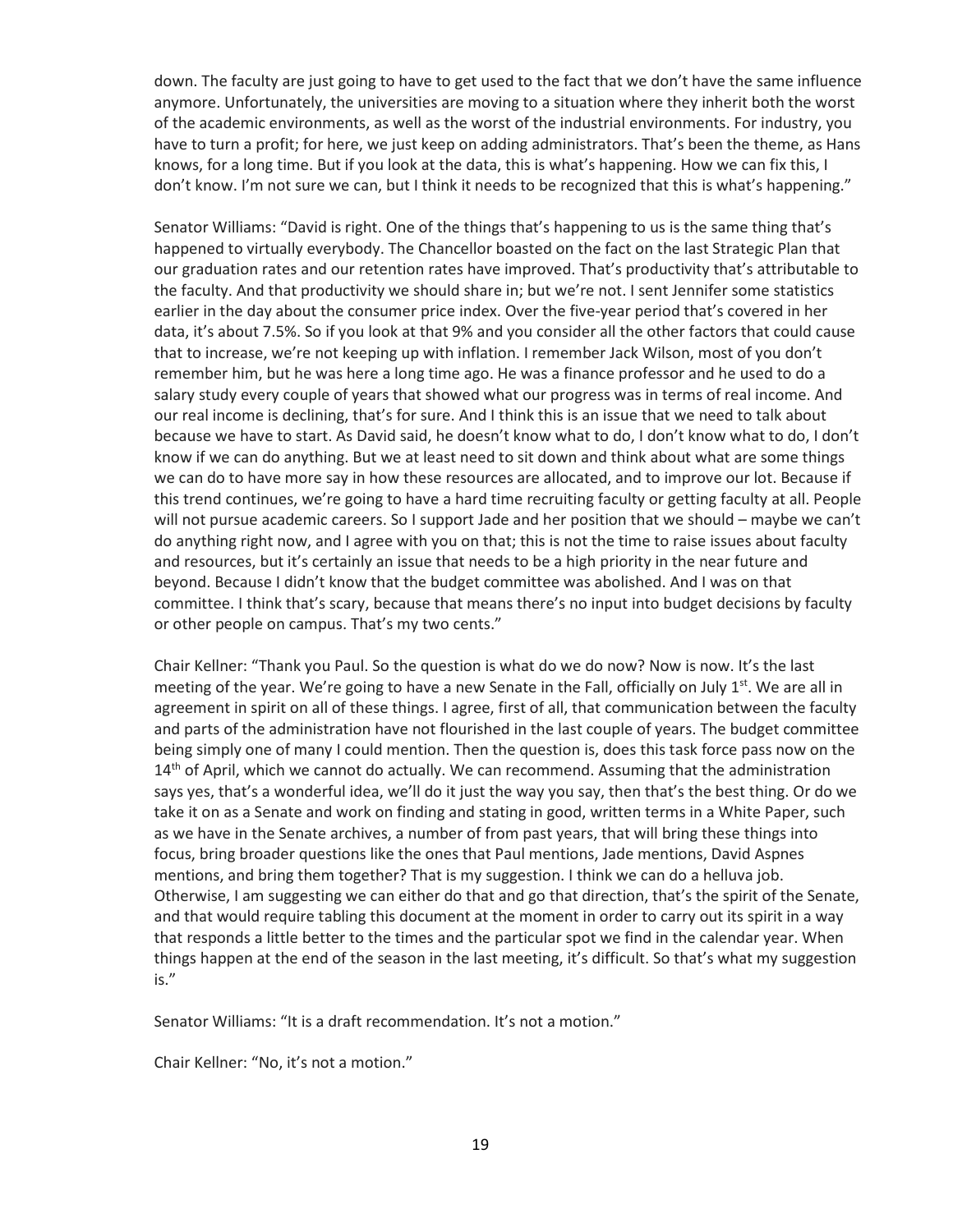Senator Williams: "I think it's important. I'm fearful that people on Jones Street are going to say well look at that, you guys taught all classes at NC State in distance learning; what do we need a campus for? We have to have arguments for these kinds of things that are inevitably going to come up because things are going to change. The President of the University of Wisconsin just got \$100 million wacked out of her budget. We have to be prepared, and we have to have arguments. I know we cannot do anything today."

Chair Kellner: "That's exactly my point. We are going to have a new president by the end of the new year, I think. Bill Roper can't hang on forever, and the funds that come to us come through the System, through the Legislature, from the budget and tax receipts. It's an interesting thing, and then how it flows down to individual colleges and departments and so forth. It's a big complex situation."

Senator Vincent: "Hans, are you indicating that you're committed to creating some movement in this direction in the fall? Because I introduced this issue of concern last fall, and it languished. It didn't go anywhere. It has that feeling, from the way you introduced this even today, that you would like to slow walk this into some sort of death. So if you're really committed to moving this forward, then of course it's going to have to wait for the fall because we can't do anything right now. I don't feel like you've been really committed to moving this forward at all. Sorry to be so blunt, but it's been a year."

Chair Kellner: "In your position right now, I would feel exactly the way you do. I would read myself just the way you read me. But I do want to tell you that before any of this came across my radar screen, I was assuming that our number one agenda issue had to be – and I will say the word – faculty salaries. And in all of the enormous complexity of it, what we need to understand – and eight years ago we had a lot of interplay with the Vice Chancellor of Finance and Administration, Charlie Leffler, who made very educational presentations that he took around the campus and it helped a lot. The first thing I believe we need to do is to educate ourselves on how it works, what the parts are, where the problems like, where the tricks lie. You may not like this, but one of my mottos over the years is, I have learned that things are the way they are for a reason, but it's not always a good reason. But there's always a reason. I think it's up to the Faculty Senate to educate itself to find out the reasons so we can know what kind of arguments we're going to be making and we're going to be hearing before that. So I'm just telling you that I am in spirit and in practice behind the ideas that you're talking about. We have to find a way to do it that produces something that I think we can be proud of. I look back at some of the things that were done in the Senate in past years, and I think 'those people were giants,' and those people were doing absolutely remarkable work. But I recognize also, that my salary, as it were, is the result of 40 years of tiny decisions that left me here. And that's something to be taken into account. Other parts of the university, there are floors, things are more stable. So these are all variables and I want to see these variables not only discussed but written up, contextualized, anecdotalized. I want to see them written about in a document that's going to impress people. That's all. That's me."

Senator Pinkins: "Can I move to postpone the matter until the official meeting of the 67<sup>th</sup> Faculty Senate?"

Chair Kellner: "That would be tabling it until the first meeting in the fall."

Senator Pinkins: "That's correct."

Chair Kellner: "I'm not picking on your precise intentions, but are we talking about the issue or the document?"